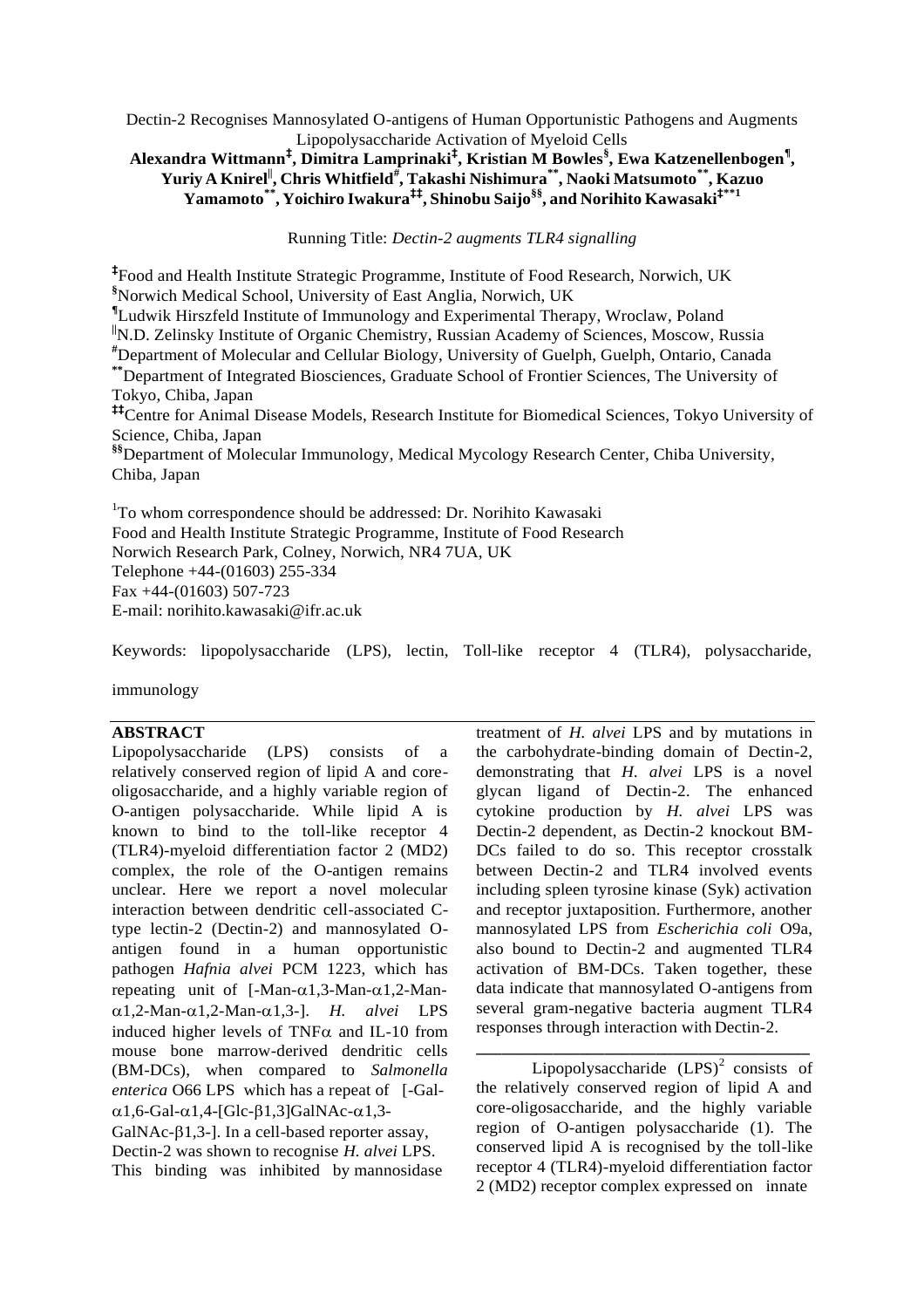immune cells such as dendritic cells (DCs) and macrophages (2). Lipid A binding induces TLR4 dimerization, and activates further downstream signalling, leading to inflammation-associated gene expression, such as cytokines and chemokines (3). In addition, previous studies have suggested a regulatory role of the variable O-antigen in LPS activation. For instance, in the LPS-induced sepsis mouse model, disease severity varies depending on the nature of the Oantigen glycan structure (4). An *in vitro*  mechanistic study suggests that the O-antigen affects the kinetics of cytokine production from macrophages (5). Further, a recent report suggests a contribution of O-antigen to the pain occurring during the LPS-induced shock (6).

Glycan-binding proteins (lectins) expressed on the cell surface of innate immune cells have been reported to recognise O-antigens and the binding may influence TLR4 signalling (7). For example, the macrophage mannose receptor binds to LPS from various *Klebsiella pneumoniae* strains (8); the dendritic cellspecific intercellular adhesion molecule-3 grabbing non-integrin (DC-SIGN) binds to LPS isolated from *Helicobacter pylori* (9); and the Sialic acid binding Ig-like lectin-7 (Siglec-7) binds to lipooligosaccharide of *Campylobacter jejuni* (10).

Dendritic cell-associated C-type lectin-2 (Dectin-2) is a single transmembrane lectin expressed on various myeloid cells in mouse and man, including DCs, monocytes, and macrophages (11-14). Dectin-2 recognises  $\alpha$ -linked mannose structure as a glycan ligand and elicits various cellular responses including cytokine production (15,16), cell surface marker induction (17), ligand endocytosis (18), and antigen presentation to CD8T cells (19). Dectin-2 signalling pathway involves the adaptor molecule Fc receptor common gamma-chain  $(FcR\gamma)$  that harbours the immunoreceptor tyrosine-based activation motif (ITAM) in the cytoplasmic domain (16-18). Upon Dectin-2 binding to the glycan ligands, the ITAM motif gets phosphorylated and induces spleen tyrosine kinase (Syk) activation (15,16). While glycan ligands of Dectin-2 have been identified in various microbes including *Candida albicans*, *Malassezia pachydermatis*, and mycobacteria  $(16,17,20,21)$ , the nature of Dectin-2 ligands from gram-negative bacteria remainsunclear.

According to the microbial polysaccharide database  $(\text{http://csdb.glycoscience.ru/bacterial/}), \alpha\text{-linked}$ mannose containing O-antigens are found in various gram-negative bacterial species such as *Citrobacter braakii, Citrobacter werkmanii* O21 (22,23), *Escherichia coli* O8, O9, O68, and K12 (24-27), *Klebsiella pneumoniae* O3 and O5 (24,25), *Hafnia alvei* PCM 1223 (28), and *Serratia marcescens* O28 (29). Some of these bacteria can cause nosocomial infections in lung and urinary tract (30-34). Of note, 11% of *K. pneumoniae* clinical isolates were shown to be serotype O3 and O5 (35). Therefore it is of great importance to determine whether Dectin-2 recognises the mannosylated O-antigens.

In this study, we investigated the contribution of the  $\alpha$ -linked mannosylated Oantigen in the LPS activation of myeloid cells. We compared DC response and Dectin-2 binding to the mannosylated LPS (Man-LPS) from *H. alvei* PCM 1223 and *E. coli* O9a with the LPS from *Salmonella enterica* O66 or *K. pneumonia*  O1, which has the galactosylated O-antigen (Gal-LPS) (**Fig. 1A**). We observed binding between Man-LPS and Dectin-2, which led to augmentation of TLR4 response in mouse DCs and human monocytes. These results demonstrate a novel role of mannosylated Oantigen in activation of TLR4 in myeloid cells.

# **RESULTS**

*Man-LPS produced a higher level of TNF and IL-10 from bone marrow-derived DCs (BM-DCs) than Gal-LPS.*

To address the contribution of O-antigen in the LPS activation of innate immune cells, we tested two structurally defined LPS. The Man-LPS from *H. alvei* PCM 1223 is built of [-Man-  $\alpha$ 1,3-Man- $\alpha$ 1,2-Man- $\alpha$ 1,2-Man- $\alpha$ 1,2-Man- $\alpha$ 1,3-] repeating units (28), whereas Gal-LPS from *S. enterica* O66 contains  $[-Gal-\alpha 1, 6-Gal \alpha$ 1,4-[Glc- $\beta$ 1,3]-GalNAc- $\alpha$ 1,3-GalNAc- $\beta$ 1,3-] repeating units (**Fig. 1A**) (36). The coreoligosaccharide and lipid A of these two LPS are relatively conserved (37-40). TLR4 activation by these two types of LPS was first measured using the TLR4-MD2 expressing HEK293 reporter cells with Man-LPS being 4-fold more potent as compared to Gal-LPS (**Fig. 1B**). Based on this result, we standardised TLR4 activation by using a 4-fold higher concentration of Gal-LPS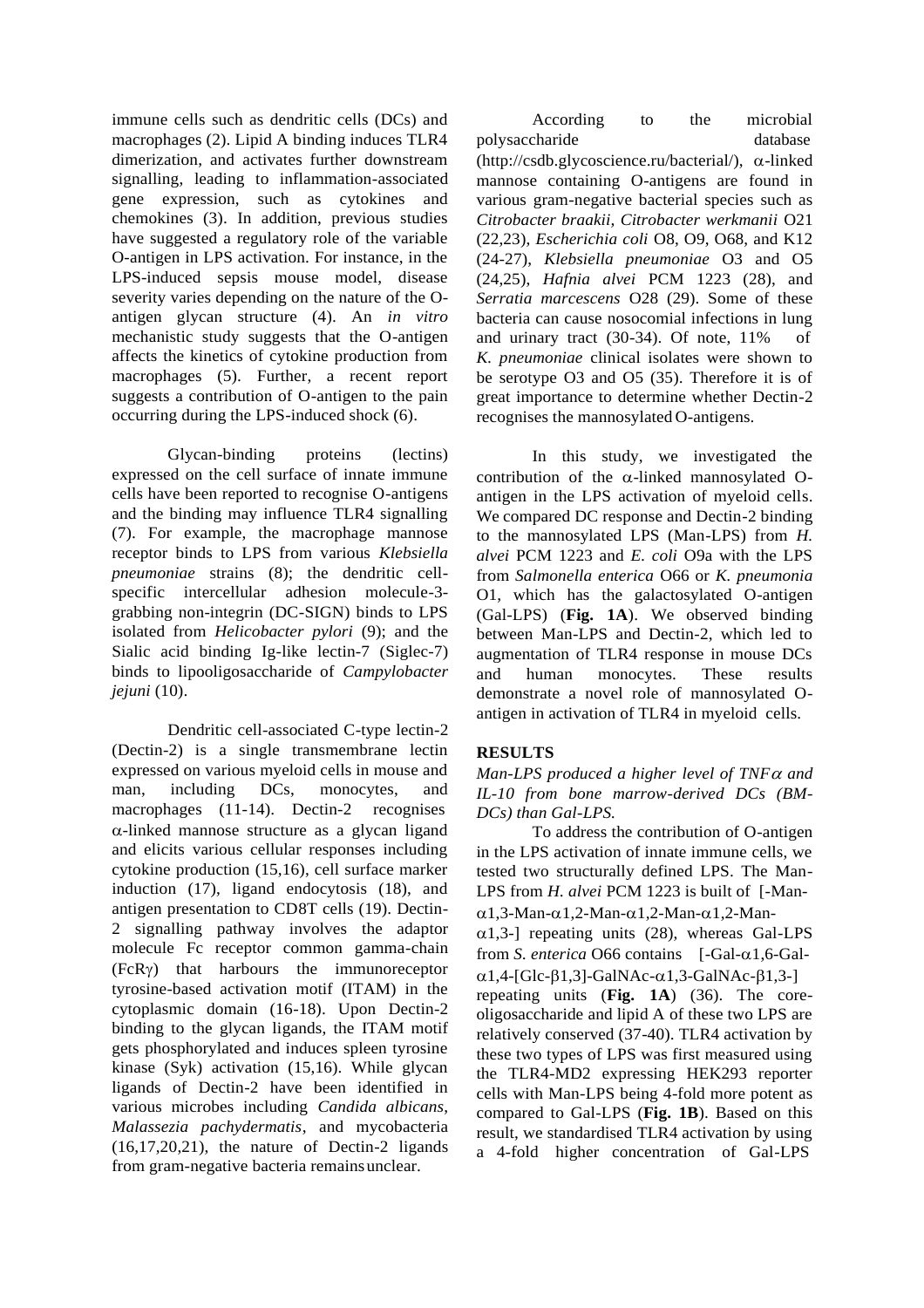compared to Man-LPS in the rest of the study. Under these conditions, Man-LPS induced 2 fold more  $TNF\alpha$  and IL-10 from mouse BM-DCs than Gal-LPS (**Fig. 1C**). Man and Gal-LPS induced the co-stimulatory molecule CD80 and mouse MHC class II molecule  $I-A^b$  to a similar extent (data not shown).

## *Man-LPS is a novel glycan ligand of Dectin-2.*

Since O-antigen of Man-LPS consists of  $\alpha$ -linked mannose, a glycan ligand of Dectin-2, we tested Dectin-2 binding to the purified LPS in a cell-based reporter assay, in which the lectin-glycan interaction is monitored as  $\beta$ -galactosidase expression (41). The Dectin-2 BWZ cells were cultured in a 96-well plate coated with Man and Gal-LPS. In this assay, Dectin-2 bound to Man-LPS, but not to Gal-LPS (**Fig. 2A**). No binding was observed between mock-BWZ cells and LPS, indicating specific binding of Dectin-2 to Man-LPS (**Fig. 2A**). In addition, plant derived galactan,  $\beta$ -linked mannan (**Fig. 2B**), and LPS from *K. pneumoniae*  O1 (**Fig. 2C**), which has a homopolymeric Gal O-antigen (42), failed to bind to Dectin-2, confirming Dectin-2 binding to Man-LPS is sugar composition and linkage specific, rather than non-specific binding to homopolymeric carbohydrate polymer. Furthermore, the lipid A isolated from Man-LPS failed to bind to Dectin-2 (**Fig. 2D**), and treatment of Man-LPS with  $\alpha$ mannosidase inhibited the binding (**Fig. 2E**), suggesting that binding was mediated by the mannosylated O-antigen of Man-LPS. To assess whether the binding is through the carbohydraterecognition domain of Dectin-2, we compared the binding of wild-type (WT) Dectin-2 and the QPD-mutant that no longer recognises mannose (17,43). As shown in **Fig. 2F**, the binding was significantly reduced by the mutations. These results demonstrate that Dectin-2 recognises the -linked mannosylated O-antigen of *H. alvei*  LPS. Since mannosylated O--antigen is found in other gram-negative bacteria including *E. coli*  O9a (44), we tested whether Dectin-2 recognises mannosylated O-antigen from *E. coli* O9a. We found that

*E. coli* O9a LPS bound to Dectin-2, whereas the rough mutant LPS, which lacks the O-antigen (45), failed (**Fig. 2G**). We also tested the binding of Dectin-2 to *H. alvei* in the reporter assay. Dectin-2 bound to paraformaldehyde (PFA) fixed *H. alvei*, whereas the QPD mutant did not (**Fig. 2H**), suggesting the role of Dectin-2 as a

recognition receptor for gram-negative bacteria with  $\alpha$ -linked mannosylated O-antigens.

### *Man-LPS activation involves a synergy between Dectin-2 and TLR4.*

To assess the involvement of Dectin-2 in Man-LPS activation of immune cells, we generated BM-DCs from Dectin-2 KO mice (**Fig. 3A**). In contrast to WT BM-DCs, Dectin-2 KO BM-DCs were unable to enhance  $TNF\alpha$  and IL-10 production in response to Man-LPS (**Fig. 3B**), indicating that Dectin-2 augments TLR4 activation by Man-LPS. This was reproducible when we used another Gal-LPS from *K. pneumoniae* O1 (data not shown). Of note, in the TLR4 KO BM-DCs, neither Man nor Gal-LPS induced the cytokine production (**Fig. 3B**), suggesting that the mannosylated O-antigen is not sufficient to activate Dectin-2 in the absence of TLR4. Similarly, Dectin-2-dependent enhancement in  $TNF\alpha$  production by BM-DCs was seen in response to the WT *E. coli* O9a LPS, but not to the rough LPS (**Fig. 3C**). IL-10 response showed similar tendency, but was not statistically significant between WT and rough LPS. (**Fig. 3C**). The TLR4 reactivity of WT and rough LPS was indistinguishable (data not shown). We also assessed the contribution of Dectin-2 to the DC response toward *H. alvei*. IL-10 production in response to *H. alvei* was Dectin-2 dependent, suggesting a regulatory role of Dectin-2 in the recognition of *H. alvei* (**Fig. 3D**). Although TNF $\alpha$  production in response to Man-LPS was enhanced by Dectin-2 (**Fig. 3B**), the TNF $\alpha$  response to *H. alvei* was similar between WT and Dectin-2 KO BM-DCs (**Fig. 3D**), suggesting alternative molecular mechanisms leading to  $TNF\alpha$  production such as TLR2 that recognises bacterial cell wall components (46).

### *The receptor synergy is Syk dependent and requires receptor juxtaposition.*

To investigate the intracellular signalling events involved in this process, we assessed the impact of Man-LPS on Syk, a key molecule in the Dectin-2 pathway (15,16). Syk was found to be phosphorylated upon stimulation of BM-DCs by Man-LPS but not Gal-LPS (**Fig. 4A**). Furthermore, treatment of BM-DCs with the Syk inhibitor R406 abrogated the augmented cytokine production in response to Man-LPS (**Fig. 4B**), demonstrating Syk-dependent synergy between Dectin-2 and TLR4. Next, we assessed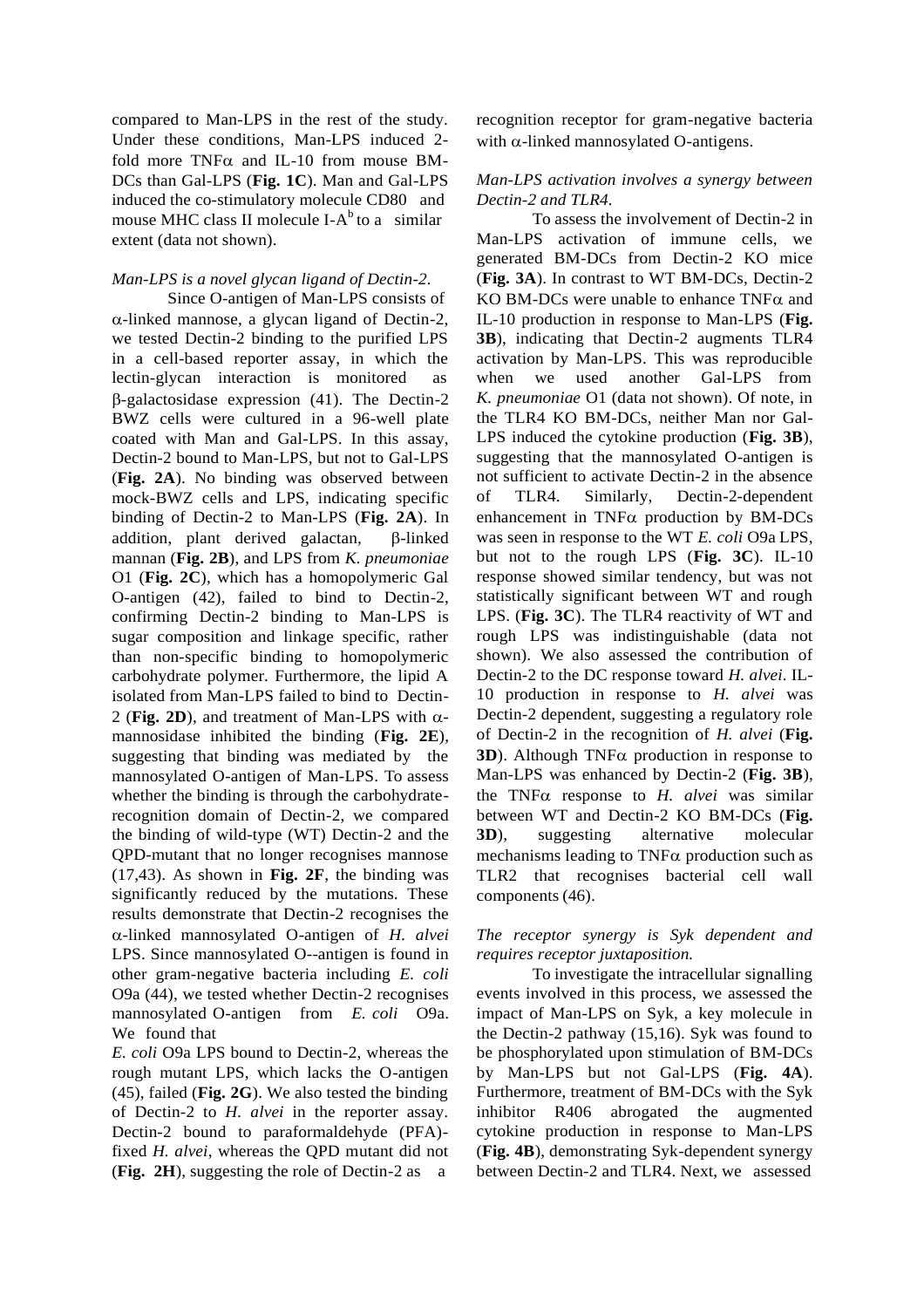the impact of the Syk activation by Man-LPS on the activation of  $NF$ - $\kappa$ B and MAPK pathways, hallmark of TLR4 activation (3). The phosphorylation of p38 and degradation of  $I \kappa B$ was indistinguishable between Man and Gal-LPS, respectively, suggesting that other signalling pathways are modified by Syk activation through Dectin-2 (**Fig. 4C)**.

Since Man-LPS has the binding epitopes for both Dectin-2 and TLR4, we hypothesised that receptor juxtaposition by Man-LPS is the mechanism underpinning the synergy. To test this hypothesis, BM-DCs were stimulated with Gal-LPS as a TLR4 ligand in the presence of yeast  $\alpha$ -linked mannan, a known Dectin-2 ligand. As shown in **Fig. 5**, addition of yeast mannan was not sufficient to enhance cytokine production, compared to the Gal-LPS, demonstrating that receptor juxtaposition is required to achieve synergy.

# *Human monocytes recapitulate the enhanced cytokine production in response to Man-LPS.*

Man-LPS activation was also tested on human myeloid cells expressing Dectin-2. We found that human peripheral blood monocytes expressed Dectin-2 at a high level, and blood DCs and monocyte-derived DCs (Mo-DCs) expressed at a negligible level (**Fig. 6A**), which is consistent with previous reports analysing human Dectin-2 mRNA expression among human immune cells (11,12). Human monocytes produced higher levels of TNF $\alpha$  and IL-10 in response to Man-LPS compared to Gal-LPS (**Fig. 6B**). The anti-Dectin-2 antibody (Ab), however, failed to block the enhanced cytokine production (data not shown), implying the potential involvement of otherlectins.

# **DISCUSSION**

In line with our findings, recent reports show interactions between mammalian lectins and O-antigens. Several strains of *H. alvei* are targeted by Ficolin-3, a complement-associated soluble lectin (47,48). Langerin, a C-type lectin specific to  $\alpha$ -linked mannose, is suggested to recognise the internal Man- $\alpha$ 1,2-Man repeat found in O-antigens from *Escherichia coli* O106 and *Shigella boydii* B10 in the pathogen glycan array (49), implying that C-type lectins are capable of interacting with the internal glycan epitopes. At this moment, it is unclear whether the binding of Dectin-2 to the mannosylated

O-antigen is mediated by the terminal mannose residue at the non-reducing end, the internal  $\alpha$ -linked mannose repeats, or both.

Our findings have identified novel carbohydrate ligands of Dectin-2, and provided a deeper understanding in host-microbe interactions mediated by Dectin-2. Previous studies demonstrate that Dectin-2 plays a key role in fungal and mycobacterial infection, and house dust allergy (14,16,17,50). In this report, we have revealed a group of gram-negative bacteria recognised by Dectin-2. LPS from *H. alvei* PCM 1223 and *E. coli* O9a bound to Dectin-2 and enhanced TLR4 responses of BM-DCs in a Dectin-2 dependent manner, suggesting a novel role of Dectin-2 in the interaction between host and gram-negative bacteria bearing  $\alpha$ -linked mannosylated O-antigen. Of note, *H. alvei* LPS was more potent than *E. coli* O9a LPS in Dectin-2 engagement in BM-DCs (**Fig. 3B and C**), this may be due to the different Ochain length, as the sugar structure is identical between these two bacteria (44).

Our findings that Dectin-2 interacts with TLR4 upon Man-LPS stimulation strengthens the proposed model that lectins are capable of regulating TLR pathways in various ways. For instance, stimulation of DCs and macrophages with  $\beta$ -glucan in the presence of various TLR ligands afforded to enhance  $TNF\alpha$  and IL-10 production (51-53). Co-stimulation of DCs with DC-SIGN and TLR ligands selectively enhances IL-10 production. (54,55). While these studies clearly demonstrate the crosstalk between C-type lectins and TLRs, the molecular mechanisms underpinning such receptor crosstalk remain elusive. One potential mechanism is receptor juxtaposition, as previously proposed for the ITAM-coupled lectin Siglec-H; positioning Siglec-H in a close proximity of TLR9 in the endosome would enhance the TLR9 activation (56). Here we showed that such synergy was observed between Dectin-2 and TLR4. Whether this is a common strategy for the modulation of TLR functions by membrane-bound lectins remains to be demonstrated.

We have identified Syk as a key molecule for crosstalk between Dectin-2 and TLR4. Syk has been proposed as a regulator of TLR4 signalling. Several studies have reported that in DCs and macrophages Syk gets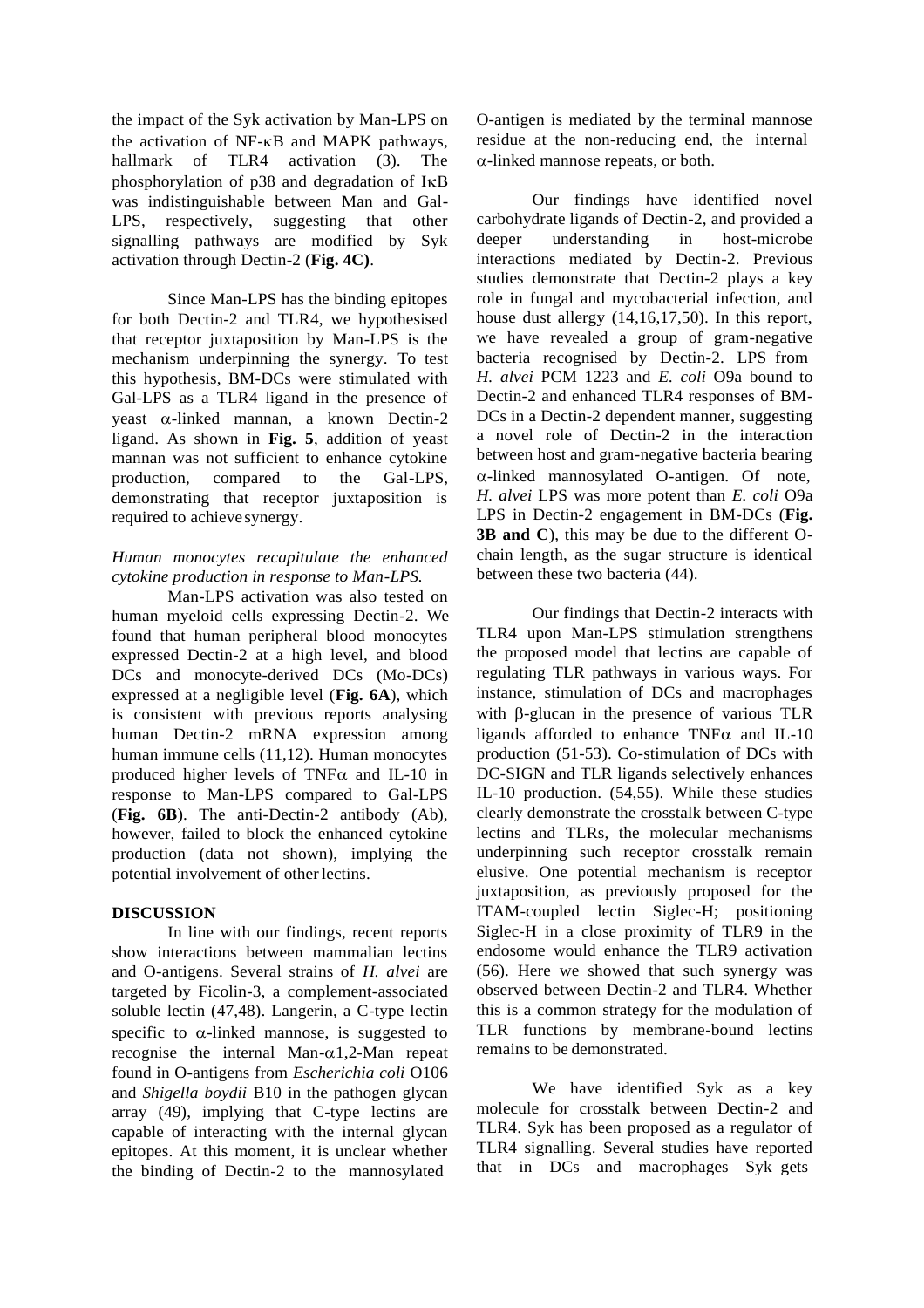phosphorylated upon LPS stimulation (57), and Syk deficiency results in enhanced  $TNF\alpha$  and reduced IL-10 (58). Of note, most of the studies employed LPS from *E. coli* O111:B4 (59). In our study, since Gal-LPS failed to induce phosphorylation of Syk, it is likely that Oantigen structure influences Syk activation. Thus in order to address the role of Syk in TLR4 signalling, it would be essential to test whether reported Syk activation by *E. coli* O111 LPS involves Dectin-2 or other lectins.

Although our findings have revealed a novel function of mannosylated O-antigen in LPS activation of innate immune cells (**Fig. 7**), the role of core-oligosaccharides in the TLR4 activation remains elusive. In this regard, SIGNR1 is reported to recognise the coreoligosaccharide of *E. coli* LPS and augment cytokine responses (60). Further studies of lectin recognition of both highly variable O-antigen and the conserved core-oligosaccharide are warranted to gain a better understanding of LPS recognition by innate immune cells.

### **EXPERIMENTAL PROCEDURES**

*Mice-* C57BL/6J (WT), TLR4 KO (a gift from Dr. JS Frick , University of Tuebingen, Tuebingen, Germany), and Dectin-2 KO mice were maintained in the specific pathogen free animal facilities at the University of East Anglia (Norwich, UK), University of Tuebingen (Tuebingen, Germany), and Chiba University (Chiba, Japan), respectively. Animal use in this study was in the accordance with the UK home office guidelines, the Regierungspraesidium Tuebingen, and the ethics committee of Chiba University.

*Reagents-* All the chemical reagents were obtained from Sigma-Aldrich, unless otherwise stated. Abs used in the flow cytometry were obtained from Biolegend, unless otherwise indicated, and include those against mouse CD80 (GL-1), I- $A^b$  (AF6-120.1), human Dectin-2 (R&D systems, 545943), CD3 (OKT3), CD14 (M5E2), CD16 (3G8), CD19 (HIB19), CD20 (2H7), and CD56 (HCD56), CD11c (3.9), and HLA-DR (L243). The Abs used for western blot were obtained from Cell signalling and include Syk (D3Z1E), phospho-Syk (C87C1), p38 (D13E1), phospho-p38 (D3F9), IkB (rabbit polyclonal Ab),  $\beta$ -actin (13E5). LPS from *H. alvei* PCM 1223, *S. enterica* O66, *K. pneumoniae* O1, *E. coli* O9a and the rough

mutant were isolated as described previously (28,42,45,61,62). The lipid A from the Man-LPS was isolated by hydrolysis as previously described  $(28)$ . Galactan and  $\beta$ -linked mannans are from Megazyme. The Syk inhibitor R406 was purchased from InvivoGen. ELISA kits for mouse and human TNF $\alpha$  and IL-10 were from Biolegend and used according to the manufacturer's instructions.

*Cells and bacteria-* BWZ.36 cells harboring IL-2-driven  $\beta$ -galactosidase cassette (63) and the retrovirus-packaging cell line Plat-E were obtained from Dr. N. Shastri (University of California Berkeley Berkeley, CA, USA) and Dr. T. Kitamura (The University of Tokyo, Tokyo, Japan), respectively, and maintained as described before (64). *H. alvei* PCM 1223 was obtained from the Polish Collection of Microorganisms and cultured in Luria broth at 37 °C under shaking at 200 rpm (Innova 44 incubator, New Brunswick Scientific).

*Flow cytometry-* Cells were washed with Hank's balanced saline solution (Lonza) containing 0.1% BSA, 2 mM EDTA (FACS buffer), blocked with anti-mouse Fc block Ab (Biolegend) for 5 min at 25 °C, and stained with the Abs for 30 min at  $4^{\circ}$ C. Stained cells were washed once with FACS buffer and analyzed by Fortessa (BD Biosciences). For dead cell exclusion, propidium iodide was added to the sample at a final concentration of  $0.33 \mu g/ml$ before the analysis. Acquired data were analyzed with FlowJo (Tree Star).

*TLR4 reporter assay-* TLR4 reporter assay was performed using the HEK-Blue human TLR4 reporter cells that produce alkaline phosphatase in response to LPS, according to the manufacturer's instructions (InvivoGen). Briefly, the TLR4-HEK293 cells were cultured in the HEK-Blue detection medium containing the substrate for alkaline phosphatase in the presence of the LPS for 20 h. After incubation, the absorbance at 620 nm was measured.

*Establishment of mouse Dectin-2 reporter cells-* The Dectin-2 reporter cells were established as described previously (64). Briefly, the extracellular domain of mouse Dectin-2 (Gln42 through Leu209) was cloned into the retrovirus vector pMXs-IRES-EGFP-Ly49A-CD3 $\zeta$  harbouring transmembrane region of the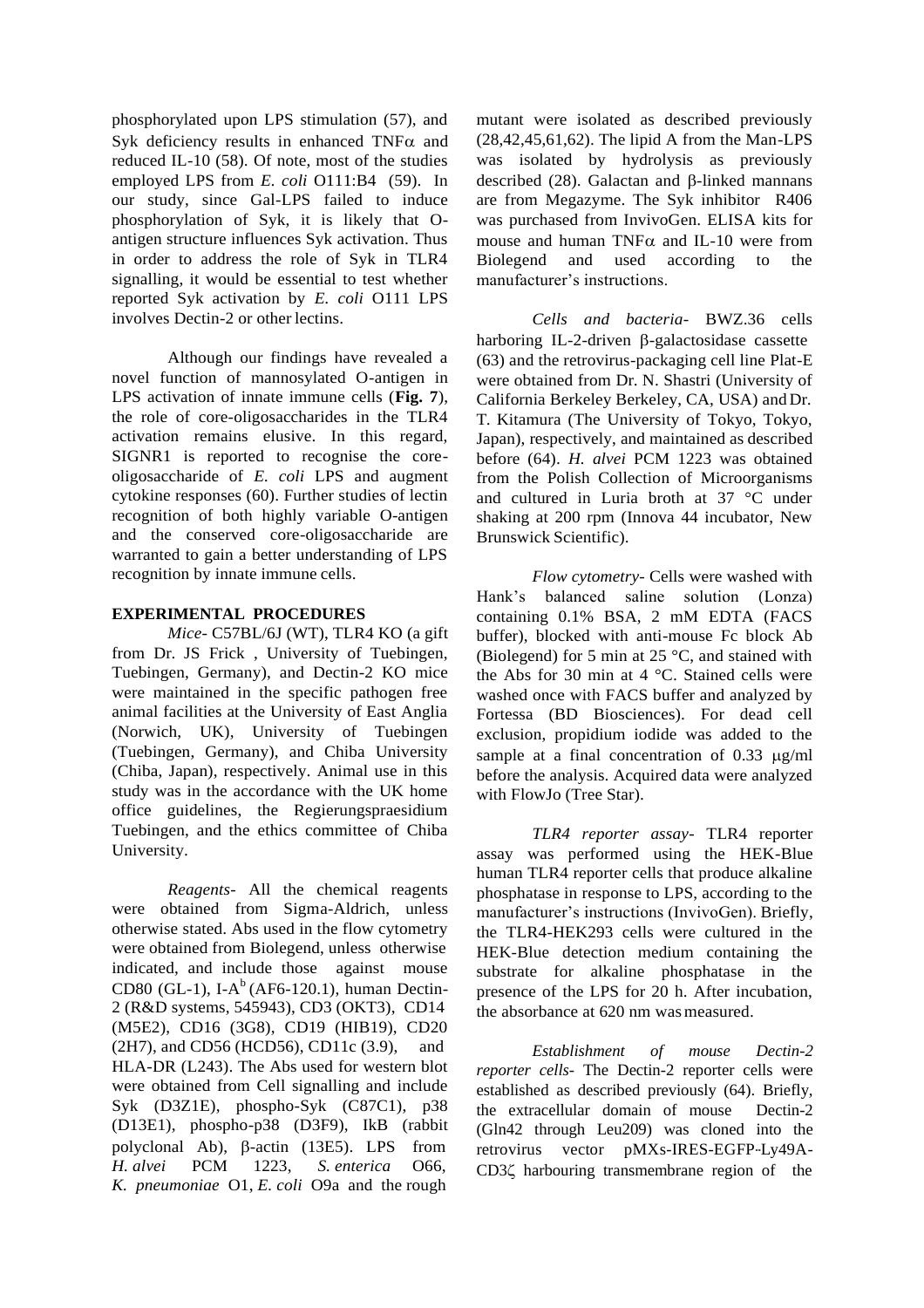mouse Ly49A and the cytoplasmic domain of the mouse CD3ζ (64). The pMXs-IRES-EGFP-Dectin-2-Ly49A-CD3ζ vector and the parental vector was used to establish Dectin-2 and Mock-BWZ cells, respectively for the retrovirus transduction using Plat-E cells (65). In order to establish reporter cells expressing carbohydratebinding incompetent mutant of Dectin-2 (Dectin-2<sup>QPD</sup>), two missense mutations (G502C and A508G) in the mannose recognition

domain were introduced, which results in amino acid substitution of E168Q and N170D. The DNA fragment encoding extracellular domain of Dectin-2 with the two missense mutations was synthesised (Genscript) and cloned into the pMXs-IRES-EGFP-Ly49A-CD3 $\zeta$  vector and used as described above.

*Dectin-2 reporter assay-* Reporter assay was performed as previously described  $(64)$ . Briefly the 96 well flat-bottom ELISA plate (MaxiSorp, Thermo Scientific Nunc) was coated with  $100 \text{ µ}$  containing  $40 \text{ ng}$  of LPS or polysaccharides in 100 mM sodium bicarbonate buffer pH 9.5, for 16 h at 4  $\degree$ C. Dectin-2 or Mock BWZ cells were then cultured in the well and  $\beta$ -galactosidase activity was monitored as previously described (64). For the mannosidase treatment, a 96-well plate was coated with 1.6 ng Man-LPS. After discarding the solution, wells were washed once with 200 µl PBS and blocked with  $100 \mu l$  4% bovine serum albumin in PBS for 1 h at 25 °C. Blocked wells were washed, and 50 unit of  $\alpha$ 1-2,3 mannosidase (New England BioLabs) was added to the wells and incubated at 37 °C for 14 h. The reporter cells were added to test the binding. For the reporter assay with bacteria,  $1.0 \times 10^6$  of PFA-fixed *H. alvei* were immobilised on the 96-well plate as described above.

*Generation of anti-Dectin-2 mAb-* The anti-Dectin-2 mAb was generated as described previously (66). Briefly, two female Lewis rats (Japan SLC) were immunised with Dectin-2- BWZ cells emulsified with complete Freund's adjuvant (Difco Laboratories). Following with two injections of the cells emulsified with incomplete Freund's adjuvant (Difco Laboratories), the immunised rats were sacrificed and common iliac lymph nodes were harvested to generate hybridomas as described previously (66). The established hybridomas were screened by the reporter assay described previously (67). The animal experiments were performed in accordance with the institutional animal ethics committee at The University of Tokyo (Tokyo, Japan). The established hybridoma clone 2B4 produced anti-mouse Dectin-2 mAb, which isotype was determined as rat IgG2a,  $\kappa$  chain by flow cytometry (66). Monoclonal Ab 2B4 was purified from the culture supernatant and labelled with Alexa Flour-647 (Lifetechnologies) as descried previously (66).

*Generation of BM-DCs-* BM-DCs were generated by *in vitro* culture of mouse bone marrow cells as described previously  $(68)$ . Briefly  $3 \times 10^6$  mouse bone marrow cells were cultured in a 10-cm dish with 12 ml of the RPMI 1640 medium (Lonza) supplemented with 25 mM HEPES, 10% FBS (Thermo Scientific Gibco), 55 µM 2-mercaptoethanol, 100 U/ml penicillin and 100  $\mu$ g/ml streptomycin (Lonza), 2 mM glutamine (Lonza), 1mM non-essential amino acids (Lonza), 1 mM Sodium Pyruvate (Lonza), and 20 ng/ml mouse granulocytemacrophage colony-stimulating factor (GM-CSF, Peprotech). The culture was kept undisturbed for 6 days. On day 6, the cells were harvested and used as BM-DCs.

*Stimulation of BM-DCs-* BM-DCs (1 x  $10<sup>5</sup>$  cells) were cultured in a 96-well plate using the RPMI medium described above without GM-CSF. Man and Gal-LPS were added to the culture at a final concentration of 1 or 4  $\mu$ g/ml, respectively, and incubated for 7 h at 37 °C. The concentration was standardised for their reactivity toward TLR4 (**Fig. 1B**). For the cytokine analysis, culture supernatant was harvested and  $TNF\alpha$  and IL-10 was measured by ELISA. When the Syk inhibitor R406 was used, it was added to the cell culture at a final concentration of 1  $\mu$ M, and incubated 30 min before the addition of LPS. For CD80 and  $I-A^b$ expression analysis, stimulated BM-DCs were harvested and analysed by flow cytometry as described above.

*Western blotting of intracellular proteins-* One million BM-DCs were stimulated with 1 or 4  $\mu$ g/ml of Man- and Gal-LPS, respectively, for the indicated time period. Cells were then processed as previously described with adaptation of lysis buffer volume to  $75 \text{ µl}$ (69). Two hundred thousand of cell-equivalent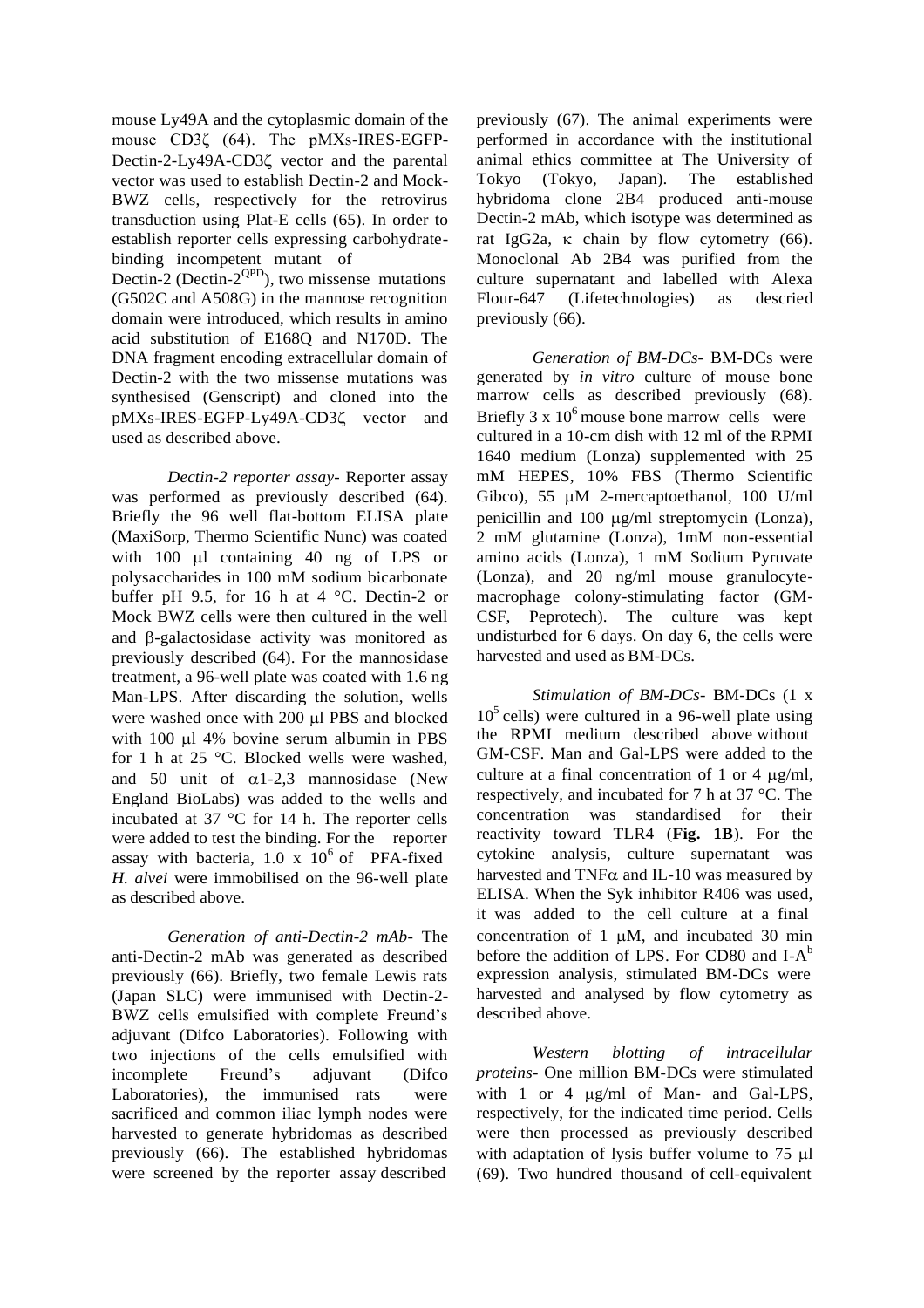lysate  $(20 \mu l)$  was subjected to SDS-PAGE using a 4-15% gradient TGX mini gel (Bio-Rad) for 90 min at 100 V. Proteins were transferred onto nitrocellulose membrane (GE Healthcare Life Sciences) at 100 V for 30 min. The membranes were blocked with 5% non-fat milk (Lonza) in PBS containing 0.05% Tween20 (PBS-T) for 1 h at 25 °C. The blocked membranes were washed 4 times by incubating in PBS-T for 5 min each. Membranes were then incubated with the primary antibodies in PBS containing 1% bovine serum albumin for 1 h at 25 °C at a dilution of 1:1000 for Syk, phospho-Syk, I $\kappa$ B, and  $\beta$ -actin and 1:5000 for p38 and phospho-p38. Membranes were washed as above and probed with anti-rabbit IgG conjugated with horseradish peroxidase (Cell Signalling) in 5% non-fat milk in PBS-T at a dilution of 1:3000 for 1 h at 25 °C. Membranes were washed as above, and incubated with the ECL detection reagent (GE Healthcare Lifesciences) and imaged using Fluorochem E (ProteinSimple).

*Human blood monocytes-* Human peripheral blood was obtained from the haemochromatosis patients undergoing a therapeutic venesection at the Norfolk and Norwich University Hospital (Norwich, UK). Human blood monocytes were isolated as described previously (70). The Dectin-2 expression on the monocytes was analysed by flow cytometry. The freshly isolated monocytes were stimulated with 1 ng/ml Man and 4 ng/ml Gal-LPS for 20 h at 37 °C. Human TNF $\alpha$  and IL-10 production was monitored by ELISA. Monocyte-derived DCs (Mo-DCs) were generated by *in vitro* culture of human blood monocytes as described previously (70). Blood collection in this study was approved by the ethics committee at the Faculty of Medicine and Health Sciences at University of East Anglia (Norwich, UK) (Ref: 2013/2014 - 14HT). Importantly, the monocytes in the patients with iron overload have shown to respond to LPS although the response was lower when compared to that of monocytes from healthy donors (71), justifying the use of monocytes from the patients to study human Dectin-2 function.

*Statistical analysis-*Student's t test and One-Way ANOVA followed by Tukey's test were used for

### **REFERENCES**

statistical analysis on Prism software (GraphPad).  $p \leq 0.05$  was considered as statistically significant.

### **ACKNOWLEDGMENTS**

We thank Drs. T. Kitamura (The University of Tokyo, Tokyo, Japan) for pMXs-IG vector; N. Shastri (University of California Berkeley, Berkeley, CA, USA) for BWZ.36 cells; JS Frick (University of Tuebingen, Tuebingen, Germany) for TLR4 KO bone marrow cells; N Juge (Institute of Food Research, Norwich, UK) for her help on the initiation of this study and manuscript reading; and R Field (John Innes Centre, Norwich, UK) for manuscript reading. We also thank Miss A Bounds and A Vallins for their proof-reading on the manuscript. NK would like to thank Marie-Curie International Incoming Fellowship from EU 7th Framework Programme. This work is supported by a BBSRC strategic fund to the Institute of Food Research (BBS/E/F/00044486), and a Big C cancer research grant to NK.

### **CONFLICT OF INTEREST**

The authors declare that they have no conflicts of interest with the contents of this article.

#### **AUTHOR CONTRIBUTIONS**

AW and NK conceived and coordinated the study and wrote the paper. AW designed, performed and analysed all the experiments. DL performed and analysed the experiments in Figures 3 to 5. KMB arranged human blood sample collection. EK and YAK provided *H. alvei* and *S. enterica* LPS, respectively. CW provided LPS from *E. coli* O9a, the rough mutant, and K. pneumoniae O1. YI and SS provided Dectin-2 KO bone marrow cells. TN and NK established the Dectin-2-BWZ cells, and generated the anti-Dectin-2 mAb. NM and KY conceived and coordinated establishment of Dectin-2-BWZ cells and generation of the anti-Dectin-2 mAb. All authors analyzed the results and approved the final version of the manuscript.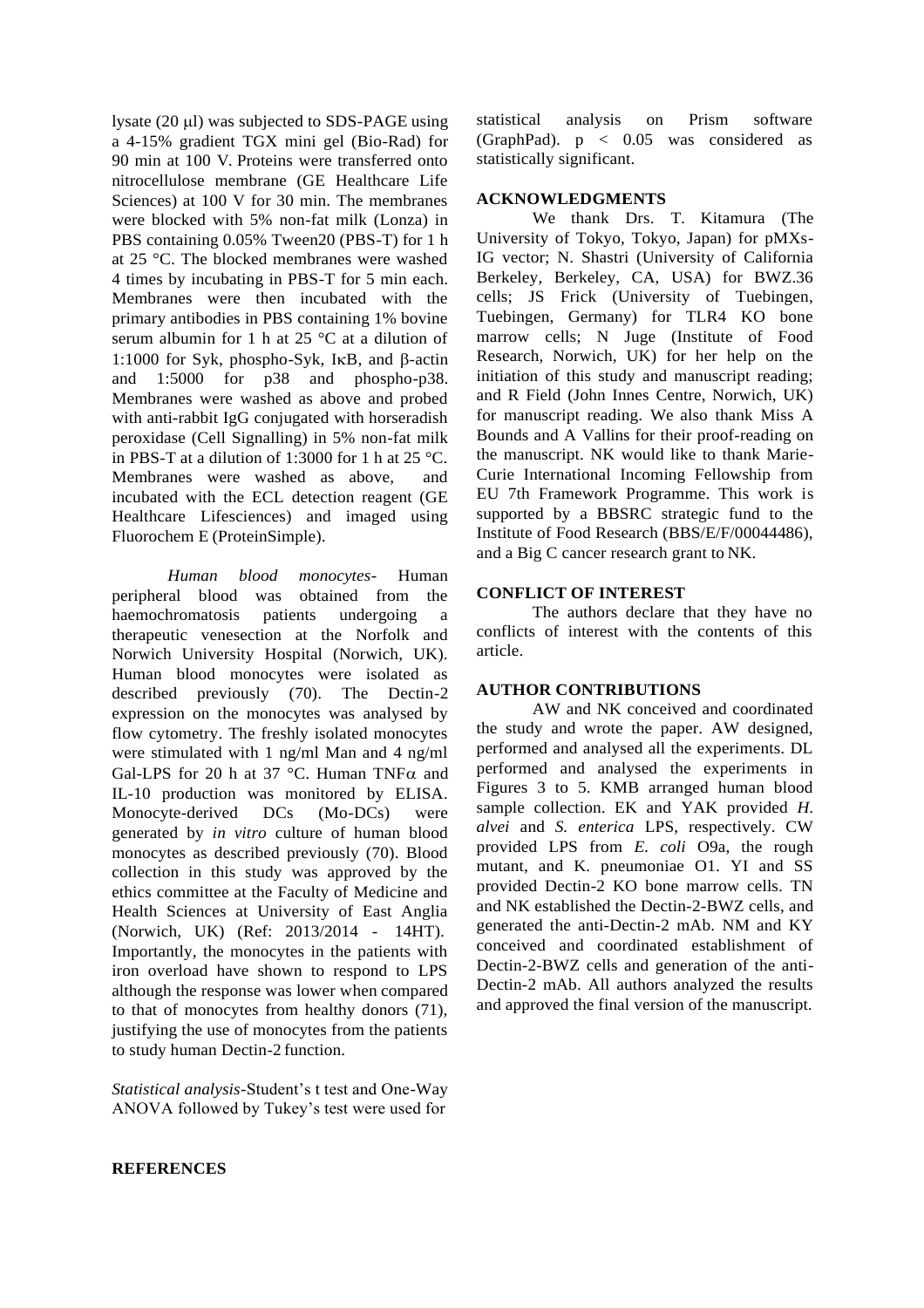- 1. Herget, S., Toukach, P. V., Ranzinger, R., Hull, W. E., Knirel, Y. A., and von der Lieth, C. W. (2008) Statistical analysis of the Bacterial Carbohydrate Structure Data Base (BCSDB): characteristics and diversity of bacterial carbohydrates in comparison with mammalian glycans. *BMC Struct Biol* **8**, 35
- 2. Carpenter, S., and O'Neill, L. A. (2009) Recent insights into the structure of Toll-like receptors and post-translational modifications of their associated signalling proteins. *Biochem J* **422**, 1--10
- 3. Kawai, T., and Akira, S. (2010) The role of pattern--recognition receptors in innate immunity: update on Toll-like receptors. Nat Immunol 11, 373-384
- 4. Zhao, L., Ohtaki, Y., Yamaguchi, K., Matsushita, M., Fujita, T., Yokochi, T., Takada, H., and Endo, Y. (2002) LPS--induced platelet response and rapid shock in mice: contribution of O--antigen region of LPS and involvement of the lectin pathway of the complement system. *Blood* **100**, 3233--3239
- 5. Eder, K., Vizler, C., Kusz, E., Karcagi, I., Glavinas, H., Balogh, G. E., Vigh, L., Duda, E., and Gyorfy, Z. (2009) The role of lipopolysaccharide moieties in macrophage response to Escherichia coli. *Biochem Biophys Res Commun* **389**, 46--51
- 6. Rudick, C. N., Jiang, M., Yaggie, R. E., Pavlov, V. I., Done, J., Heckman, C. J., Whitfield, C., Schaeffer, A. J., and Klumpp, D. J. (2012) O-antigen modulates infection-induced pain states. *PLoS ONE* **7**, e41273
- 7. van Kooyk, Y., and Rabinovich, G. A. (2008) Protein--glycan interactions in the control of innate and adaptive immune responses. *Nat Immunol* **9**, 593--601
- 8. Zamze, S., Martinez--Pomares, L., Jones, H., Taylor, P. R., Stillion, R. J., Gordon, S., and Wong, S. Y. (2002) Recognition of bacterial capsular polysaccharides and lipopolysaccharides by the macrophage mannose receptor. *J Biol Chem* **277**, 41613-- 41623
- 9. Bergman, M. P., Engering, A., Smits, H. H., van Vliet, S. J., van Bodegraven, A. A., Wirth, H. P., Kapsenberg, M. L., Vandenbroucke-Grauls, C. M., van Kooyk, Y., and Appelmelk, B. J. (2004) Helicobacter pylori modulates the T helper cell 1/T helper cell 2 balance through phase-variable interaction between lipopolysaccharide and DC-SIGN. J *Exp Med* **200**, 979--990
- 10. Avril, T., Wagner, E. R., Willison, H. J., and Crocker, P. R. (2006) Sialic acid-binding immunoglobulin--like lectin 7 mediates selective recognition of sialylated glycans expressed on Campylobacter jejuni lipooligosaccharides. *Infect Immun* **74**, 4133--4141
- 11. Kanazawa, N., Tashiro, K., Inaba, K., Lutz, M. B., and Miyachi, Y. (2004) Molecular cloning of human Dectin--2. *J Investig Dermatol* **122**, 1522--1524
- 12. Gavino, A. C. P., Chung, J.-S., Sato, K., Ariizumi, K., and Cruz, P. D. (2005) Identification and expression profiling of a human C--type lectin, structurally homologous to mouse dectin--2. *Exp Dermatol* **14**, 281--288
- 13. Taylor, P. R., Reid, D. M., Heinsbroek, S. E. M., Brown, G. D., Gordon, S., and Wong, S. Y. C. (2005) Dectin-2 is predominantly myeloid restricted and exhibits unique activationdependent expression on maturing inflammatory monocytes elicited in vivo. *Eur J Immunol* **35**, 2163--2174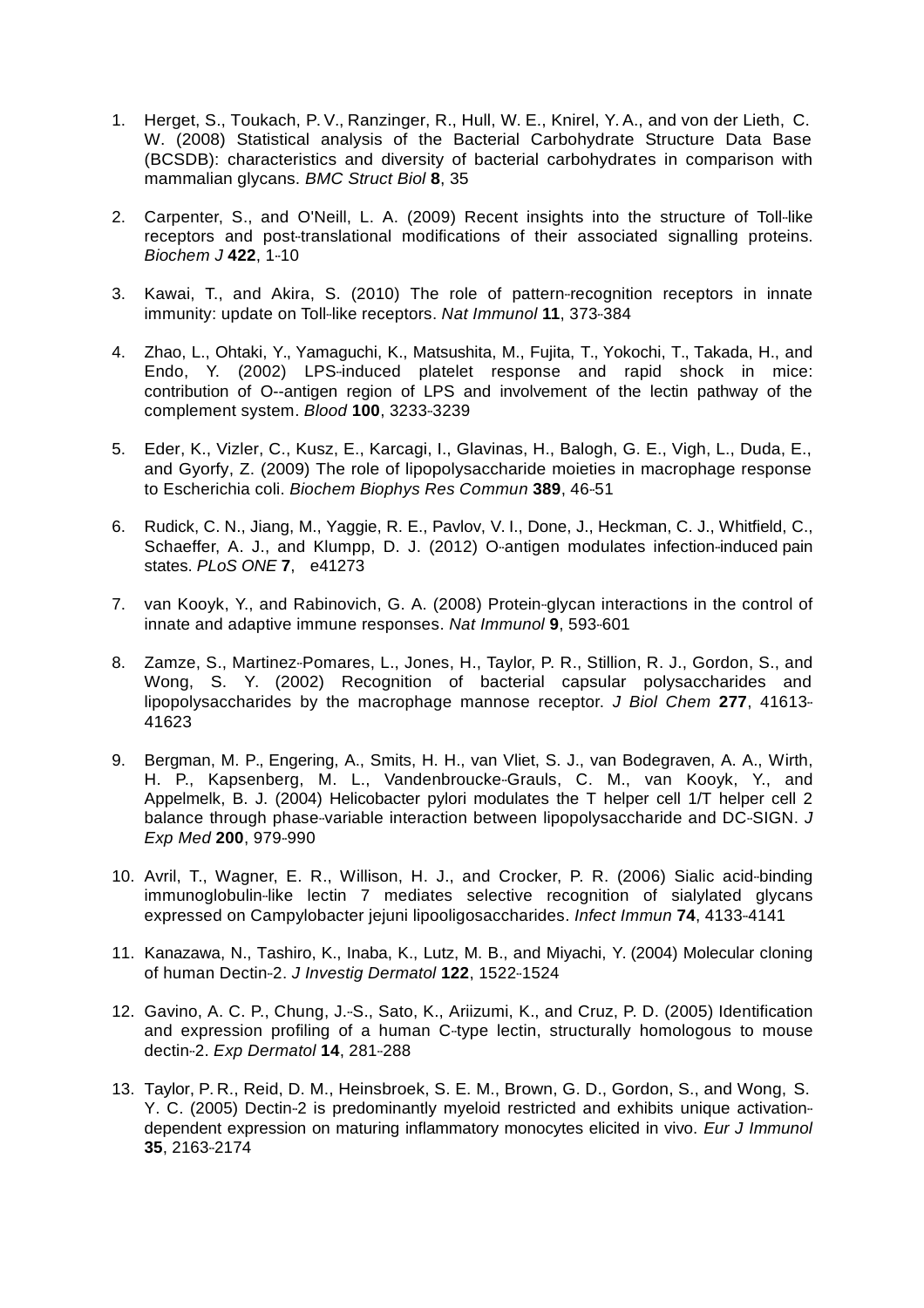- 14. Parsons, M. W., Li, L., Wallace, A. M., Lee, M. J., Katz, H. R., Fernandez, J. M., Saijo, S., Iwakura, Y., Austen, K. F., Kanaoka, Y., and Barrett, N. A. (2014) Dectin-2 regulates the effector phase of house dust mite–elicited pulmonary inflammation independently from its role in sensitization. *J Immunol* **192**, 1361--1371
- 15. Robinson, M. J., Osorio, F., Rosas, M., Freitas, R. P., Schweighoffer, E., Groß, O., Verbeek, J. S., Ruland, J., Tybulewicz, V., Brown, G. D., Moita, L. F., Taylor, P. R., and Reis e Sousa, C. (2009) Dectin-2 is a Syk-coupled pattern recognition receptor crucial for Th17 responses to fungal infection. *J Exp Med* **206**, 2037--2051
- 16. Saijo, S., Ikeda, S., Yamabe, K., Kakuta, S., Ishigame, H., Akitsu, A., Fujikado, N., Kusaka, T., Kubo, S., Chung, S.-h., Komatsu, R., Miura, N., Adachi, Y., Ohno, N., Shibuya, K., Yamamoto, N., Kawakami, K., Yamasaki, S., Saito, T., Akira, S., and Iwakura, Y. (2010) Dectin--2 recognition of alpha--mannans and induction of Th17 cell differentiation is essential for host defense against Candida albicans. *Immunity* **32**, 681-- 691
- 17. Yonekawa, A., Saijo, S., Hoshino, Y., Miyake, Y., Ishikawa, E., Suzukawa, M., Inoue, H., Tanaka, M., Yoneyama, M., Oh-hora, M., Akashi, K., and Yamasaki, S. (2014) Dectin-2 is a direct receptor for mannose--capped lipoarabinomannan of mycobacteria. *Immunity*  **41**, 402--413
- 18. Sato, K., Yang, X.-I., Yudate, T., Chung, J.-S., Wu, J., Luby-Phelps, K., Kimberly, R. P., Underhill, D., Cruz, P. D., and Ariizumi, K. (2006) Dectin--2 is a pattern recognition receptor for fungi that couples with the Fc receptor gamma chain to induce innate immune responses. *J Biol Chem* **281**, 38854--38866
- 19. Carter, R. W., Thompson, C., Reid, D. M., Wong, S. Y. C., and Tough, D. F. (2006) Induction of CD8+ T cell responses through targeting of antigen to Dectin-2. Cell Immunol **239**, 87--91
- 20. McGreal, E. P., Rosas, M., Brown, G. D., Zamze, S., Wong, S. Y. C., Gordon, S., Martinez- -Pomares, L., and Taylor, P. R. (2006) The carbohydrate--recognition domain of Dectin--2 is a C--type lectin with specificity for high mannose. *Glycobiology* **16**, 422--430
- 21. Ishikawa, T., Itoh, F., Yoshida, S., Saijo, S., Matsuzawa, T., Gonoi, T., Saito, T., Okawa, Y., Shibata, N., Miyamoto, T., and Yamasaki, S. (2013) Identification of distinct ligands for the C-type lectin receptors Mincle and Dectin-2 in the pathogenic fungus Malassezia. *Cell Host Microbe* **13**, 477--488
- 22. Kocharova, N. A., Zatonsky, G. V., Bystrova, O. V., Shashkov, A. S., Knirel, Y. A., Kholodkova, E. V., and Stanislavsky, E. S. (2001) Structure of the O-specific polysaccharide of Citrobacter braakii O7a,3b,1c. *Carbohydr Res* **333**, 335--338
- 23. Tichaczek--Goska, D., Witkowska, D., Cisowska, A., Jankowski, S., and Hendrich, A. B. (2012) The bactericidal activity of normal human serum against Enterobacteriaceae rods with lipopolysaccharides possessing O-antigens composed of mannan. Adv Clin Exp *Med* **21**, 289--299
- 24. Jansson, P. E., Lonngren, J., Widmalm, G., Leontein, K., Slettengren, K., Svenson, S. B., Wrangsell, G., Dell, A., and Tiller, P. R. (1985) Structural studies of the O-antigen polysaccharides of Klebsiella O5 and Escherichia coli O8. *Carbohydr Res* **145**, 59--66
- 25. Prehm, P., Jann, B., and Jann, K. (1976) The O9 antigen of Escherichia coli. Structure of the polysaccharide chain. *Eur J Biochem* **67**, 53--56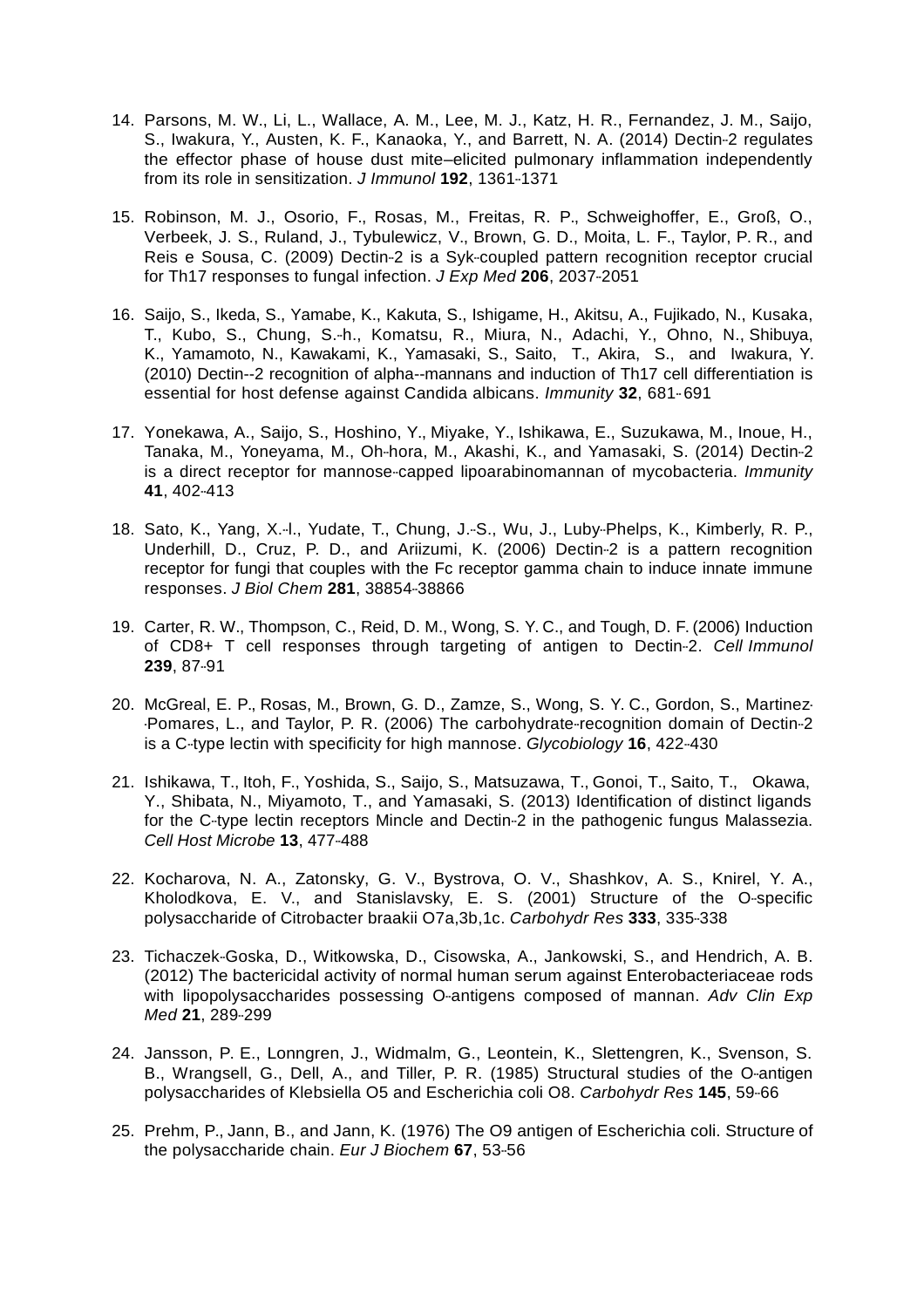- 26. Jiang, L., Perepelov, A. V., Filatov, A. V., Liu, B., Shashkov, A. S., Senchenkova, S. N., Wang, L., and Knirel, Y. A. (2014) Structure and gene cluster of the O-antigen of Escherichia coli O68. *Carbohydr Res* **397**, 27--30
- 27. Rick, P. D., Hubbard, G. L., and Barr, K. (1994) Role of the rfe gene in the synthesis of the O8 antigen in Escherichia coli K--12. *J Bacteriol* **176**, 2877--2884
- 28. Katzenellenbogen, E., Kocharova, N. A., Zatonsky, G. V., Kübler--Kiełb, J., Gamian, A., Shashkov, A. S., Knirel, Y. A., and Romanowska, E. (2001) Structural and serological studies on Hafnia alvei O-specific polysaccharide of α-d-mannan type isolated from the lipopolysaccharide of strain PCM 1223. *FEMS Immunol Med Microbiol* **30**, 223--227
- 29. Aucken, H. M., Wilkinson, S. G., and Pitt, T. L. (1996) Immunochemical characterization of two new O serotypes of Serratia marcescens (O27 and O28). *FEMS Microbiol Lett*  **138**, 77--82
- 30. Cardile, A. P., Forbes, D., Cirigliano, V., Stout, B., Das, N. P., and Hsue, G. (2011) Hafnia alvei pyelonephritis in a renal transplant recipient: case report and review of an under--recognized nosocomial pathogen. *Transpl Infect Dis* **13**, 407--410
- 31. Podschun, R., and Ullmann, U. (1998) Klebsiella spp. as nosocomial pathogens: epidemiology, taxonomy, typing methods, and pathogenicity factors. *Clin Microbiol Rev*  **11**, 589--603
- 32. Khanna, A., Khanna, M., and Aggarwal, A. (2013) Serratia marcescens- a rare opportunistic nosocomial pathogen and measures to limit its spread in hospitalized patients. *J Clin Diagn Res* **7**, 243--246
- 33. Nagarjuna, D., Mittal, G., Dhanda, R. S., Verma, P. K., Gaind, R., and Yadav, M. (2015) Faecal Escherichia coli isolates show potential to cause endogenous infection in patients admitted to the ICU in a tertiary care hospital. *New Microbes New Infect* **7**, 57-- 66
- 34. Lai, C. C., Tan, C. K., Lin, S. H., Liu, W. L., Liao, C. H., Huang, Y. T., and Hsueh, P. R. (2010) Bacteraemia caused by non-freundii, non-koseri Citrobacter species in Taiwan. *J. Hosp Infect* **76**, 332--335
- 35. Yu, V. L., Hansen, D. S., Ko, W. C., Sagnimeni, A., Klugman, K. P., von Gottberg, A., Goossens, H., Wagener, M. M., Benedi, V. J., and International Klebseilla Study, G. (2007) Virulence characteristics of Klebsiella and clinical manifestations of K. pneumoniae bloodstream infections. *Emerg Infect Dis* **13**, 986--993
- 36. Liu, B., Knirel, Y. A., Feng, L., Perepelov, A. V., Senchenkova, S. N., Reeves, P. R., and Wang, L. (2014) Structural diversity in Salmonella O antigens and its genetic basis. *FEMS Microbiol Rev* **38**, 56--89
- 37. Lukasiewicz, J., Jachymek, W., Niedziela, T., Kenne, L., and Lugowski, C. (2010) Structural analysis of the lipid A isolated from Hafnia alvei 32 and PCM 1192 lipopolysaccharides. *J Lipid Res* **51**, 564--574
- 38. Tsolis, R. M., Young, G. M., Solnick, J. V., and Baumler, A. J. (2008) From bench to bedside: stealth of enteroinvasive pathogens. *Nat Rev Micro* **6**, 883--892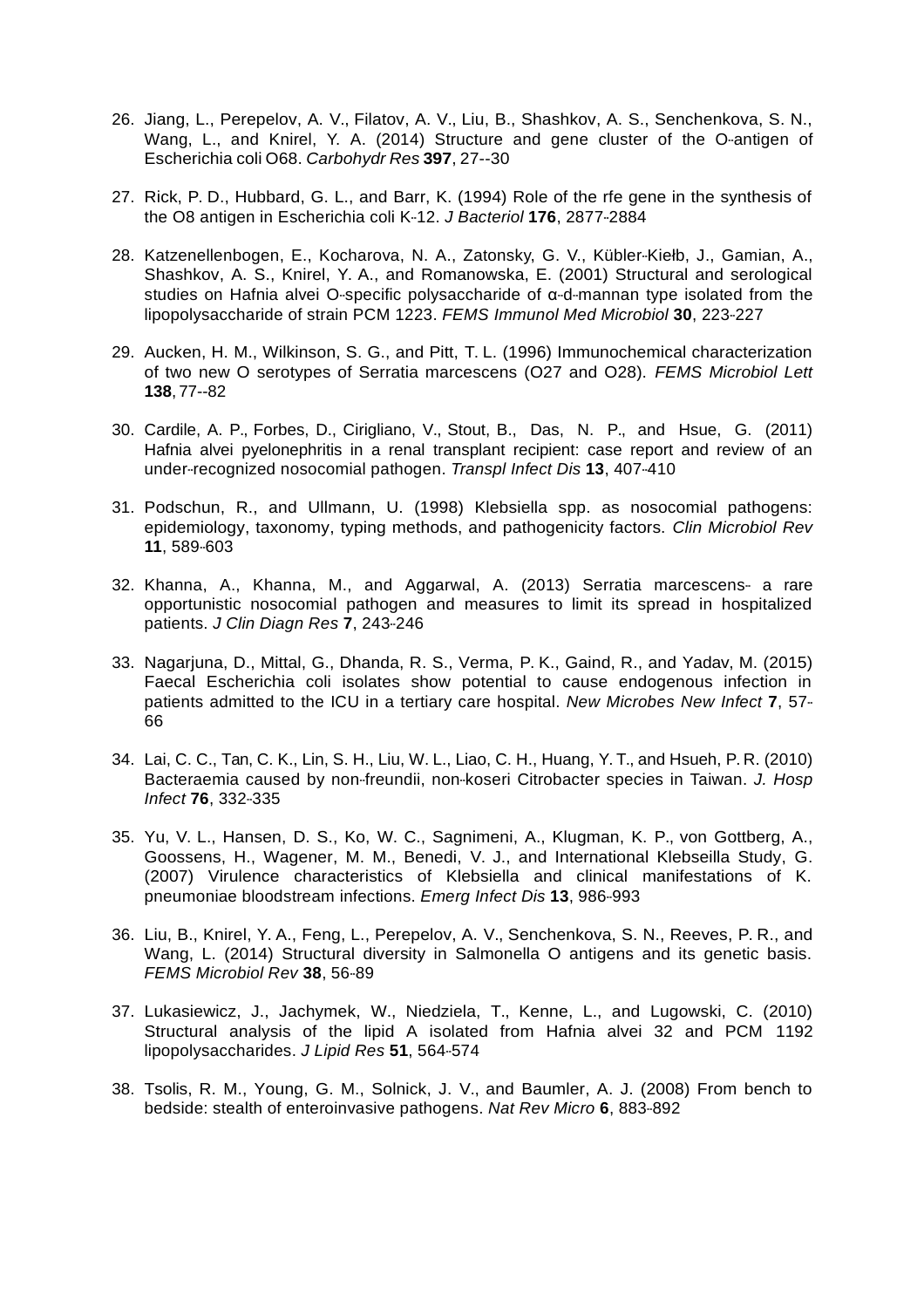- 39. Lugowski, C., Niedziela, T., Jachymek, W., Klonowska, A., Czarny, A., Rowinski, S., Petersson, C., and Kenne, L. (1995) Structural and serological characterization of Hafnia alvei lipopolysaccharide core region. *Acta Biochim Pol* **42**, 51--54
- 40. Olsthoorn, M. M., Petersen, B. O., Schlecht, S., Haverkamp, J., Bock, K., Thomas-- Oates, J. E., and Holst, O. (1998) Identification of a novel core type in Salmonella lipopolysaccharide. Complete structural analysis of the core region of the lipopolysaccharide from Salmonella enterica sv. Arizonae O62. *J Biol Chem* **273**, 3817-- 3829
- 41. Ito, M., Maruyama, T., Saito, N., Koganei, S., Yamamoto, K., and Matsumoto, N. (2006) Killer cell lectin-like receptor G1 binds three members of the classical cadherin family to inhibit NK cell cytotoxicity. *J Exp Med* **203**, 289--295
- 42. Vinogradov, E., Frirdich, E., MacLean, L. L., Perry, M. B., Petersen, B. O., Duus, J. O., and Whitfield, C. (2002) Structures of lipopolysaccharides from Klebsiella pneumoniae. Eluicidation of the structure of the linkage region between core and polysaccharide O chain and identification of the residues at the non--reducing termini of the O chains. *J Biol Chem* **277**, 25070--25081
- 43. Drickamer, K. (1992) Engineering galactose-binding activity into a C-type mannosebinding protein. *Nature* **360**, 183--186
- 44. Kubler-Kielb, J., Whitfield, C., Katzenellenbogen, E., and Vinogradov, E. (2012) Identification of the methyl phosphate substituent at the non-reducing terminal mannose residue of the O-specific polysaccharides of Klebsiella pneumoniae O3, Hafnia alvei PCM 1223 and Escherichia coli O9/O9a LPS. *Carbohydr Res* **347**, 186--188
- 45. Dodgson, C., Amor, P., and Whitfield, C. (1996) Distribution of the rol gene encoding the regulator of lipopolysaccharide O--chain length in Escherichia coli and its influence on the expression of group I capsular K antigens. *J Bacteriol* **178**, 1895--1902
- 46. Papadopoulos, G., Weinberg, E. O., Massari, P., Gibson, F. C., Wetzler, L. M., Morgan, E. F., and Genco, C. A. (2013) Macrophage--specific TLR2 signaling mediates pathogen- induced TNF--dependent inflammatory oral bone loss. *J Immunol* **190**, 1148--1157
- 47. Swierzko, A., Lukasiewicz, J., Cedzynski, M., Maciejewska, A., Jachymek, W., Niedziela, T., Matsushita, M., and Lugowski, C. (2012) New functional ligands for ficolin--3 among lipopolysaccharides of Hafnia alvei. *Glycobiology* **22**, 267--280
- 48. Michalski, M., St. Swierzko, A., Lukasiewicz, J., Man--Kupisinska, A., Karwaciak, I., Przygodzka, P., and Cedzynski, M. (2015) Ficolin-3 activity towards the opportunistic pathogen, Hafnia alvei. *Immunobiology* **220**, 117--123
- 49. Feinberg, H., Taylor, M. E., Razi, N., McBride, R., Knirel, Y. A., Graham, S. A., Drickamer, K., and Weis, W. I. (2011) Structural basis for langerin recognition of diverse pathogen and mammalian glycans through a single binding site. *J Mol Biol* **405**, 1027-- 1039
- 50. Norimoto, A., Hirose, K., Iwata, A., Tamachi, T., Yokota, M., Takahashi, K., Saijo, S., Iwakura, Y., and Nakajima, H. (2014) Dectin-2 promotes house dust mite-induced T helper type 2 and type 17 cell differentiation and allergic airway inflammation in mice. *Am J Respir Cell Mol Biol* **51**, 201--209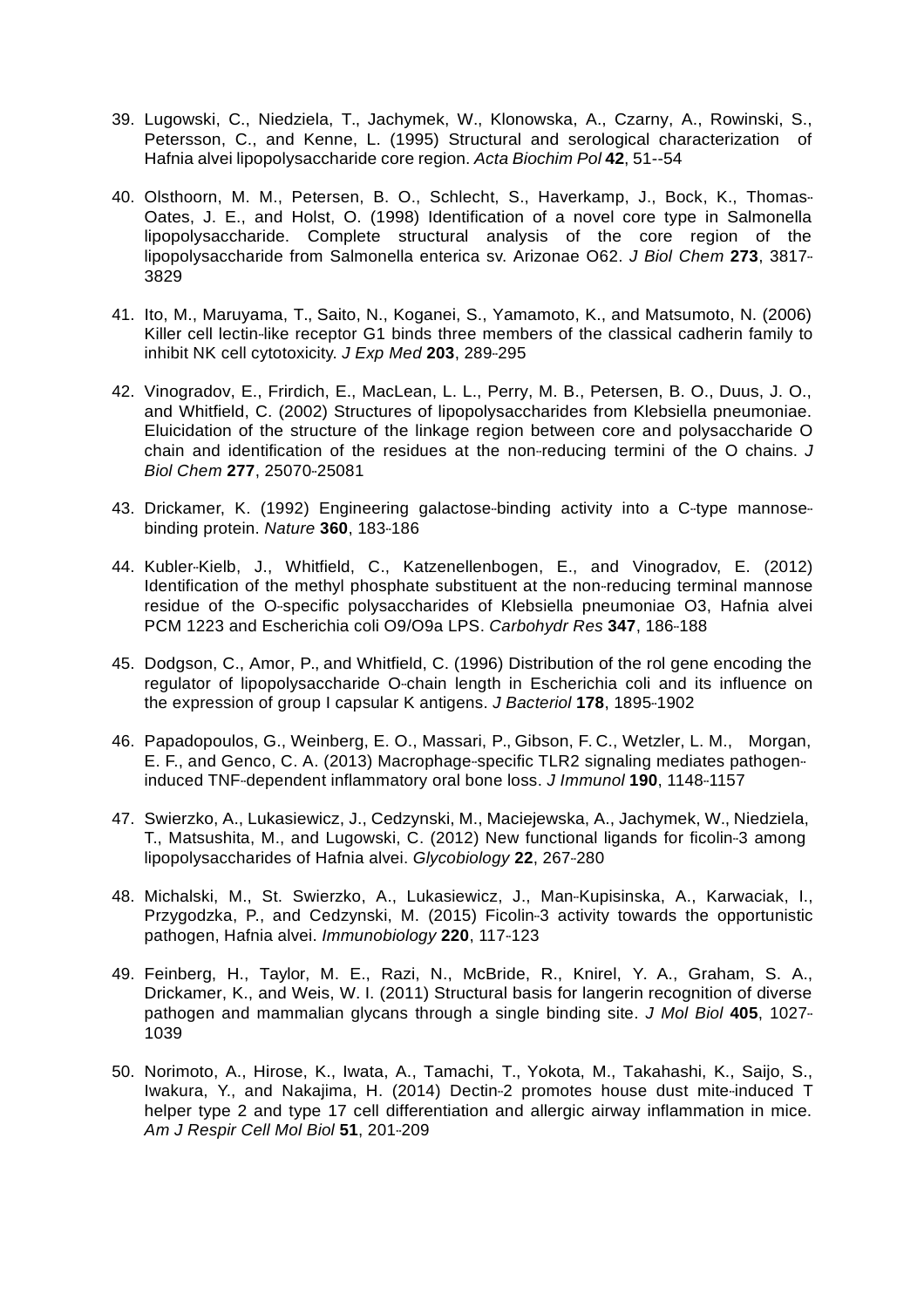- 51. Gantner, B. N., Simmons, R. M., Canavera, S. J., Akira, S., and Underhill, D. M. (2003) Collaborative induction of inflammatory responses by dectin--1 and Toll--like receptor 2. *J Exp Med* **197**, 1107--1117
- 52. Dillon, S., Agrawal, S., Banerjee, K., Letterio, J., Denning, T. L., Oswald-Richter, K., Kasprowicz, D. J., Kellar, K., Pare, J., van Dyke, T., Ziegler, S., Unutmaz, D., and Pulendran, B. (2006) Yeast zymosan, a stimulus for TLR2 and dectin-1, induces regulatory antigen--presenting cells and immunological tolerance. *J Clin Invest* **116**, 916-- 928
- 53. Ferwerda, G., Meyer-Wentrup, F., Kullberg, B.-J., Netea, M. G., and Adema, G. J. (2008) Dectin-1 synergizes with TLR2 and TLR4 for cytokine production in human primary monocytes and macrophages. *Cell Microbiol* **10**, 2058--2066
- 54. García--Vallejo, J. J., Ilarregui, J. M., Kalay, H., Chamorro, S., Koning, N., Unger, W. W., Ambrosini, M., Montserrat, V., Fernandes, R. J., Bruijns, S. C. M., van Weering, J. R. T., Paauw, N. J., O'Toole, T., van Horssen, J., van der Valk, P., Nazmi, K., Bolscher, J. G. M., Bajramovic, J., Dijkstra, C. D., 't Hart, B. A., and van Kooyk, Y. (2014) CNS myelin induces regulatory functions of DC-SIGN–expressing, antigen-presenting cells via cognate interaction with MOG. *J Exp Med* **211**, 1465--1483
- 55. Gringhuis, S. I., den Dunnen, J., Litjens, M., van het Hof, B., van Kooyk, Y., and Geijtenbeek, Teunis B. H. (2007) C-type lectin DC-SIGN modulates Toll-like receptor signaling via Raf-1 kinase-dependent acetylation of transcription factor NF-kappaB. *Immunity* **26**, 605--616
- 56. Blasius, A. L., and Colonna, M. (2006) Sampling and signaling in plasmacytoid dendritic cells: the potential roles of Siglec--H. *Trends Immunol* **27**, 255--260
- 57. Miller, Y. I., Choi, S.-H., Wiesner, P., and Bae, Y. S. (2012) The SYK side of TLR4: signalling mechanisms in response to LPS and minimally oxidized LDL. *Br J Pharmacol*  **167**, 990--999
- 58. Lin, Y.-C., Huang, D.-Y., Chu, C.-L., Lin, Y.-L., and Lin, W.-W. (2013) The Tyrosine Kinase Syk Differentially Regulates Toll-like Receptor Signaling Downstream of the Adaptor Molecules TRAF6 and TRAF3. *Sci Signal* **6**, ra71--ra71
- 59. Inagaki, M., Kawaura, T., Wakashima, H., Kato, M., Nishikawa, S., and Kashimura, N. (2003) Different contributions of the outer and inner R--core residues of lipopolysaccharide to the recognition by spike H and G proteins of bacteriophage φX174. *FEMS Microbiol Lett* **226**, 221--227
- 60. Nagaoka, K., Takahara, K., Tanaka, K., Yoshida, H., Steinman, R. M., Saitoh, S.-i., Akashi--Takamura, S., Miyake, K., Kang, Y. S., Park, C. G., and Inaba, K. (2005) Association of SIGNR1 with TLR4–MD-2 enhances signal transduction by recognition of LPS in gram-negative bacteria. *Int Immunol* 17, 827-836
- 61. Liu, B., Perepelov, A. V., Li, D., Senchenkova, S. N., Han, Y., Shashkov, A. S., Feng, L., Knirel, Y. A., and Wang, L. (2010) Structure of the O-antigen of Salmonella O66 and the genetic basis for similarity and differences between the closely related O-antigens of Escherichia coli O166 and Salmonella O66. *Microbiology* **156**, 1642--1649
- 62. Mann, E., Mallette, E., Clarke, B. R., Kimber, M. S., and Whitfield, C. (2016) The Klebsiella pneumoniae O12 ATP--binding cassette (ABC) transporter recognizes the terminal residue of its O--antigen polysaccharide substrate. *J Biol Chem* **291**, 9748--9761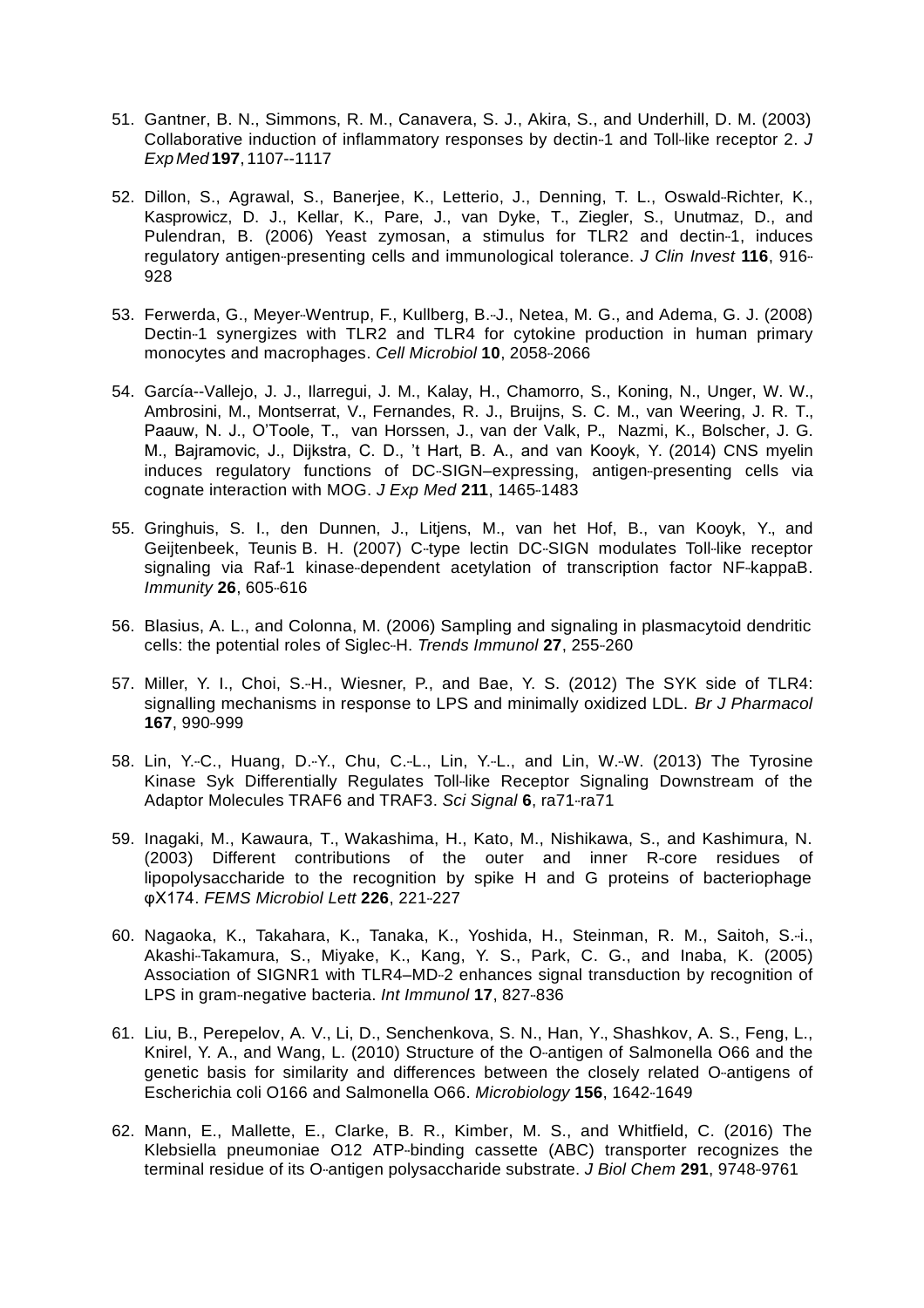- 63. Sanderson, S., and Shastri, N. (1994) LacZ inducible, antigen/MHC--specific T cell hybrids. *Int Immunol* **6**, 369--376
- 64. Akatsuka, A., Ito, M., Yamauchi, C., Ochiai, A., Yamamoto, K., and Matsumoto, N. (2010) Tumor cells of non--hematopoietic and hematopoietic origins express activation-- induced C--type lectin, the ligand for killer cell lectin--like receptor F1. *Int Immunol* **22**, 783--790
- 65. Kawasaki, N., Rademacher, C., and Paulson, J. C. (2011) CD22 Regulates Adaptive and Innate Immune Responses of B Cells. *J Innate Immun* **3**, 411--419
- 66. Pfrengle, F., Macauley, M. S., Kawasaki, N., and Paulson, J. C. (2013) Copresentation of antigen and ligands of Siglec--G induces B cell tolerance independent of CD22. *J Immunol* **191**, 1724--1731
- 67. Mesci, A., and Carlyle, J. R. (2007) A rapid and efficient method for the generation and screening of monoclonal antibodies specific for cell surface antigens. *J Immunol Methods* **323**, 78--87
- 68. Lutz, M. B., Kukutsch, N., Ogilvie, A. L., Rossner, S., Koch, F., Romani, N., and Schuler, G. (1999) An advanced culture method for generating large quantities of highly pure dendritic cells from mouse bone marrow. *J Immunol Methods* **223**, 77--92
- 69. Macauley, M. S., Pfrengle, F., Rademacher, C., Nycholat, C. M., Gale, A. J., von Drygalski, A., and Paulson, J. C. (2013) Antigenic liposomes displaying CD22 ligands induce antigen--specific B cell apoptosis. *J Clin Invest* **123**, 3074--3083
- 70. Kawasaki, N., Rillahan, C. D., Cheng, T. Y., Van Rhijn, I., Macauley, M. S., Moody, D. B., and Paulson, J. C. (2014) Targeted delivery of mycobacterial antigens to human dendritic cells via Siglec--7 induces robust T cell activation. *J Immunol* **193**, 1560--1566
- 71. Gordeuk, V., Ballou, S., Lozanski, G., and Brittenham, G. (1992) Decreased concentrations of tumor necrosis factor--alpha in supernatants of monocytes from homozygotes for hereditary hemochromatosis. *Blood* **79**, 1855--1860

# **FOOTNOTES:**

<sup>2</sup>The abbreviations used are: Ab, antibody; BM-DC, bone marrow-derived DCs; DCs, dendritic cells; DC-SIGN, dendritic cell-specific intercellular adhesion molecule-3-grabbing non-integrin; Dectin-2, dendritic cell associated lectin-2; FcRy, Fc receptor common gamma-chain; Gal, galactose; Gal-LPS, galactosylated-LPS; GalNac, *N*-acetylgalactosamine; Glc, glucose; ITAM, immunoreceptor tyrosinebased activation motif; LPS, lipopolysaccharide; Man, mannose; Man-LPS, mannosylated-LPS; MD2, myeloid differentiation factor 2; Mo-DCs, monocyte-derived DCs; PBMCs, peripheral blood mononuclear cells; PFA, paraformaldehyde; siglec, sialic acid binding Ig-like lectin; Syk, Spleen tyrosine kinase; TLR, toll-like receptor.

# **FIGURE LEGENDS:**

Figure 1: Comparison of BM-DC response to Man and Gal-LPS. (A) Two LPS used in this study are shown. Man-LPS from *H. alvei* PCM 1223 has mannosylated repeating unit, whereas Gal-LPS from *S. enterica* O66 has galactosylated repeat. **(B)** HEK293 cells stably transfected with TLR4-MD2 were cultured in the presence of LPS. The TLR4 activation was monitored by measuring alkaline phosphatase activity using the substrate. **(C)** Mouse BM-DCs were stimulated with 1  $\mu$ g/ml of Man-LPS or 4  $\mu$ g/ml Gal-LPS for 7 h. The amount of TNF $\alpha$  and IL-10 in the culture supernatant was analysed by ELISA. Data are representative of three independent experiments with similar results.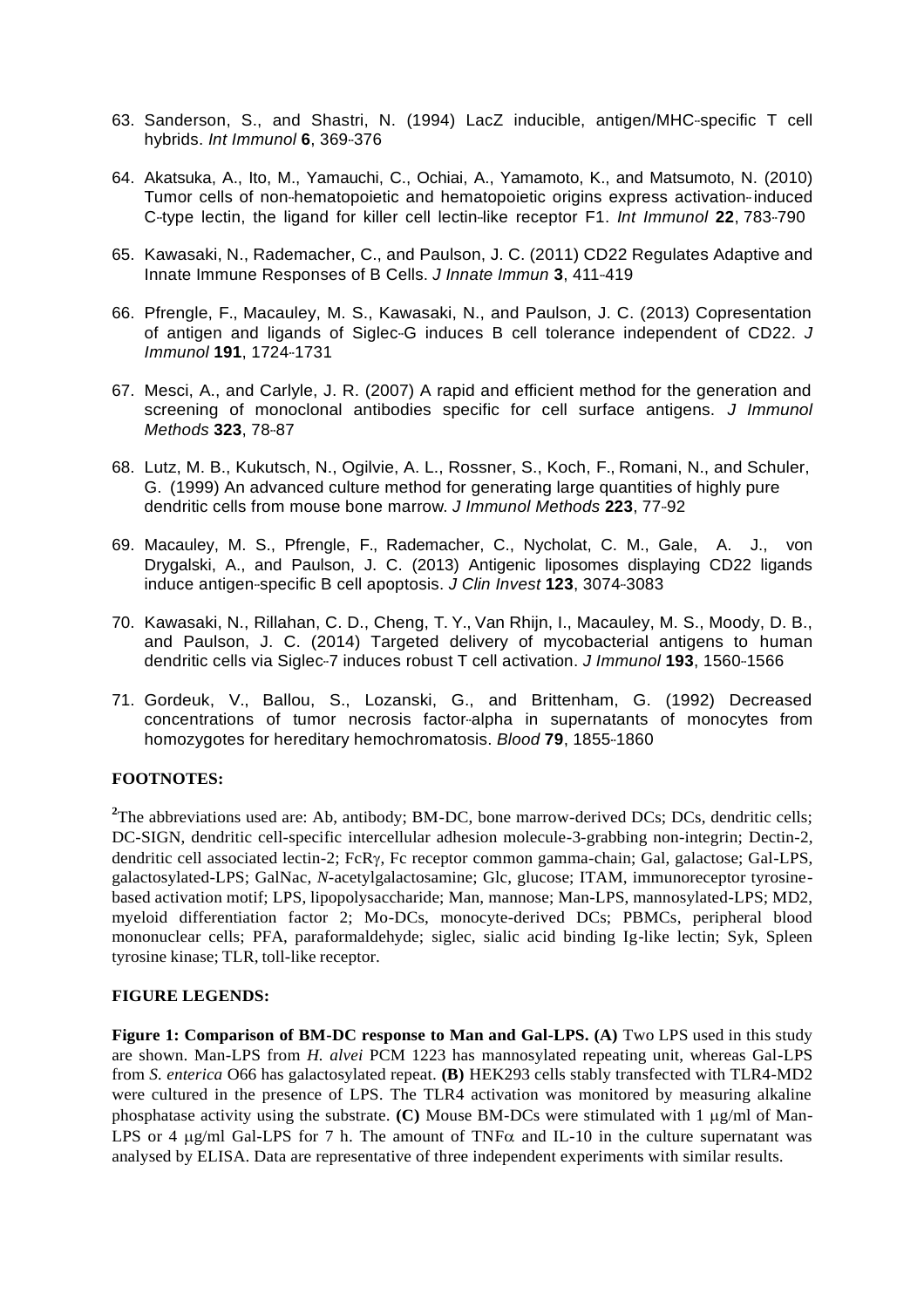Error bars indicate standard deviation (SD). Statistical analyses were performed by One-Way ANOVA followed by Tukey's test. \*\*\*,  $p < 0.001$ .

**Figure 2: Dectin-2 recognises** *H. alvei* **O-antigen. (A, B, C, and D)** Mouse Dectin-2 or mock-BWZ cells were cultured for 16 h in the 96 well plate coated with purified LPS, plant-derived polysaccharides, lipid A, or none. The  $\beta$ -galactosidase activity was measured using the substrate. The data are expressed as the absorbance at 570 nm subtracted with the reference absorbance at 630 nm. **(E)** The Man-LPS coated plate was incubated with the  $\alpha$ 1-2,3 mannosidase at 37 °C for 14 h. The wells were washed with PBS and the Dectin-2 reporter cells were added and analysed as in (A). **(F, G and H)** BWZ cells expressing WT Dectin-2 or the QPD mutant were cultured in the presence of Man-LPS, *E. coli* O9a LPS, and the rough mutant LPS, or 1.0 x 10<sup>6</sup> of PFA-fixed *H. alvei* PCM 1223. The binding was monitored as in (A). Data are representative of three independent experiments with similar results. Error bars indicate SD. Statistical analyses were performed by One-Way ANOVA followed by Tukey's test  $(A, B, C, D, G \text{ and } H)$ , or Student's *t*-test  $(E \text{ and } F)$ . \*,  $p < 0.05$ ; \*\*,  $p < 0.01$ ; \*\*\*,  $p < 0.001$ ; n.s., not statistically significant.

**Figure 3: The binding of Dectin-2 to the O-antigen augments BM-DC response. (A)** Dectin-2 expression on mouse BM-DCs generated from WT and Dectin-2 KO mice is shown. Cells from *in vitro* culture of bone marrow cells were stained with anti-Dectin-2 (*black*) or isotype (*grey*) control Ab. The stained cells were analysed by flow cytometry. **(B and C)** BM-DCs from indicated background were incubated with the LPS and analysed for the cytokine production as in Fig. 1C. **(D)** BM-DCs were incubated with 1.0 x 10<sup>6</sup> of PFA-fixed *H. alvei* PCM 1223 for 7 h. Cytokine production was monitored by ELISA as in Fig 1C. Data are representative of three independent experiments with similar results. Error bars indicate SD. Statistical analyses were performed by One-Way ANOVA followed by Tukey's test \*,  $p < 0.05$ ; \*\*\*,  $p < 0.001$ ; n.s., not statistically significant.

**Figure 4: Syk-dependent BM-DC activation by Man-LPS. (A)** BM-DCs were stimulated with 1  $\mu$ g/ml of Man-LPS or 4  $\mu$ g/ml Gal-LPS for the indicated time period. The stimulated cells were lysed and subjected to SDS-PAGE analysis. The proteins were transferred onto nitrocellulose membrane, and analysed for both phosphorylation and expression level of Syk. **(B)** BM-DCs were stimulated with the LPS in the presence or absence of the Syk inhibitor R406. The cytokine production was monitored by ELISA as in Fig. 1C. (C) Phosphorylation of p38 and degradation of I<sub>KB</sub> in response to LPS was analysed as in (A). Data are representative of three independent experiments with similar results. Error bars indicate SD. Statistical analyses were performed by One-Way ANOVA followed by Tukey's test. \*\*\*, p < 0.001; n.s., not statistically significant.

**Figure 5: Co-stimulation of BM-DCs with Gal-LPS and yeast mannan failed to enhance cytokine production.** BM-DCs were stimulated with the indicated stimuli and cytokine production was analysed as described in Fig. 1C. Data are representative of three independent experiments with similar results. Error bars indicate SD. Statistical analyses were performed by One-Way ANOVA followed by Tukey's test. \*\*,  $p < 0.01$ ; \*\*\*,  $p < 0.001$ ; n.s., not statistically significant.

### **Figure 6: Human blood monocytes recapitulate the enhanced cytokine response to Man-LPS.**

**(A)** PBMCs or Mo-DCs were stained with anti-Dectin-2 (*black*) or isotype (*grey*) control Ab together with the cell surface markers for each lineage. Human blood monocytes (PICD14<sup>+</sup>), blood DCs (PI CD3 CD14 CD16 CD19 CD20 CD56 CD11c<sup>+</sup>HLA-DR<sup>+</sup>), and Mo-DCs (PICD11c<sup>+</sup>) were gated in the analysis. **(B)** Human blood monocytes were stimulated with the LPS as described in Fig. 1C. The cytokine production was monitored by ELISA. Data are representative of three independent experiments with similar results (A) and the results from three individuals (B). Error bars indicate SD. Statistical analyses were performed by One-Way ANOVA followed by Tukey's test.  $*, p < 0.05; **, p$  $< 0.01$ ; \*\*\*, p  $< 0.001$ .

**Figure 7: Role of mannosylated O-antigen in LPS activation of immune cells.** Man-LPS is recognised by both Dectin-2 and TLR4, leading to activation of Syk. The Syk activation results in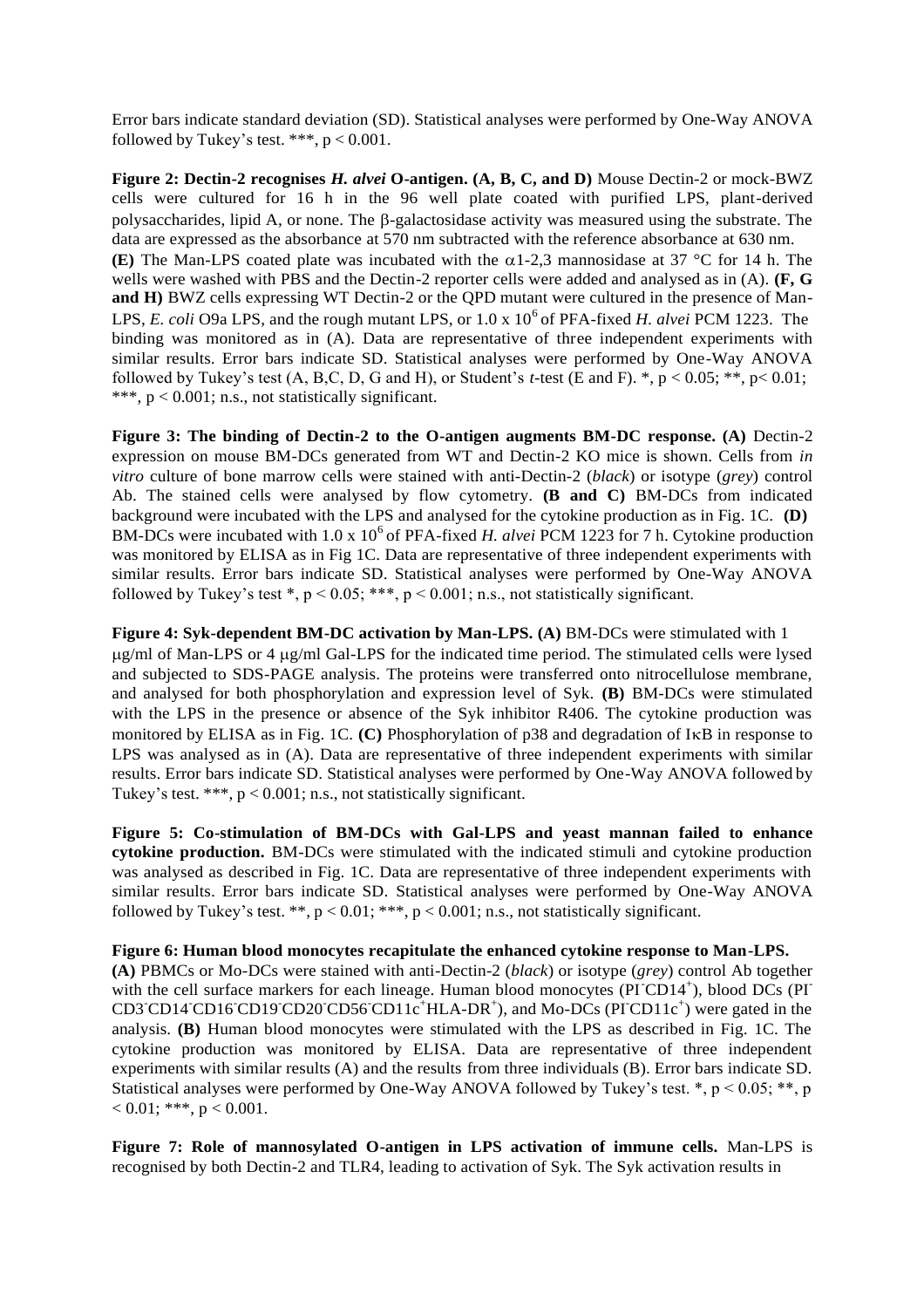enhanced TLR4 responses such as cytokine production. The signalling pathways affected by Syk are yet to be determined.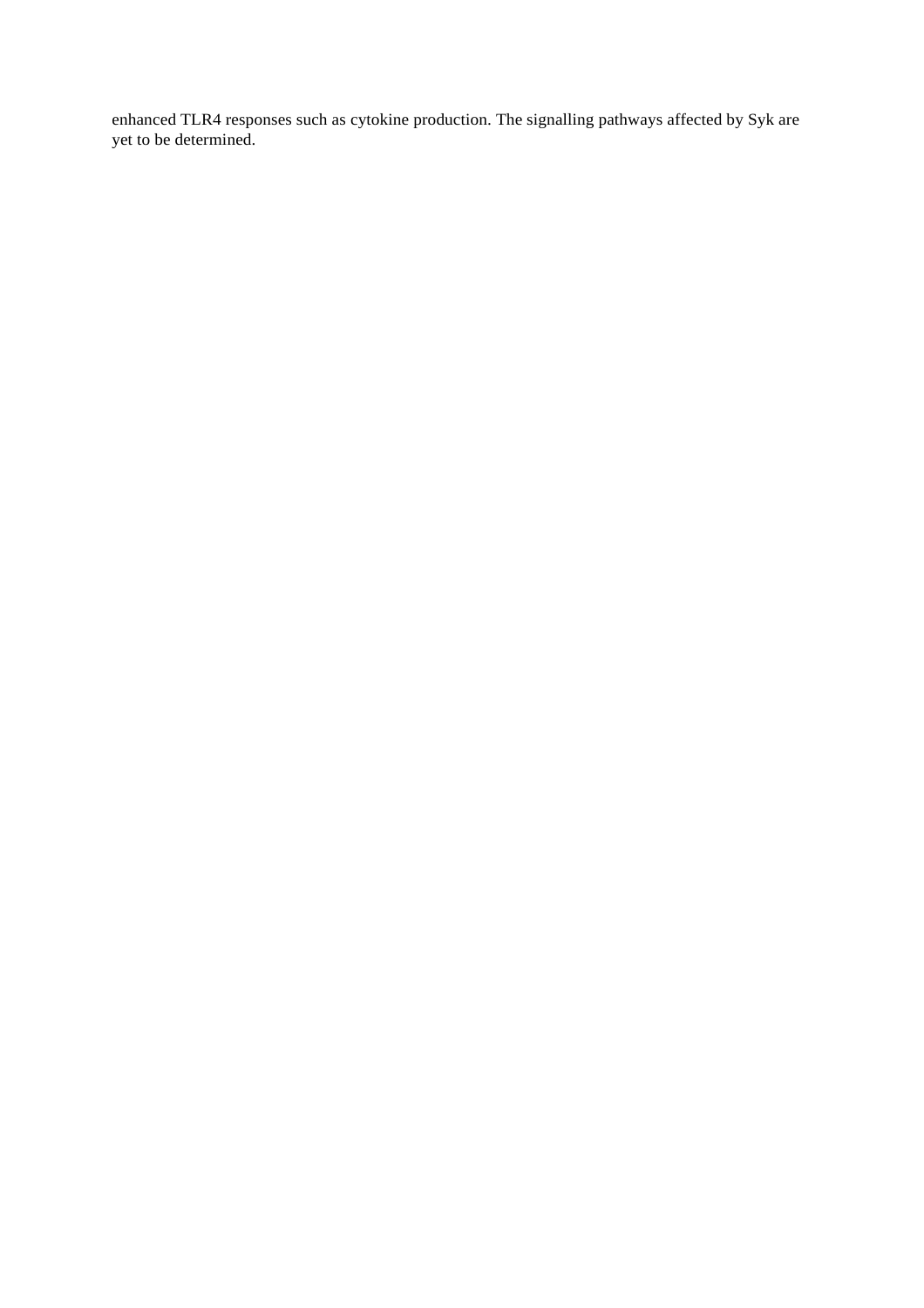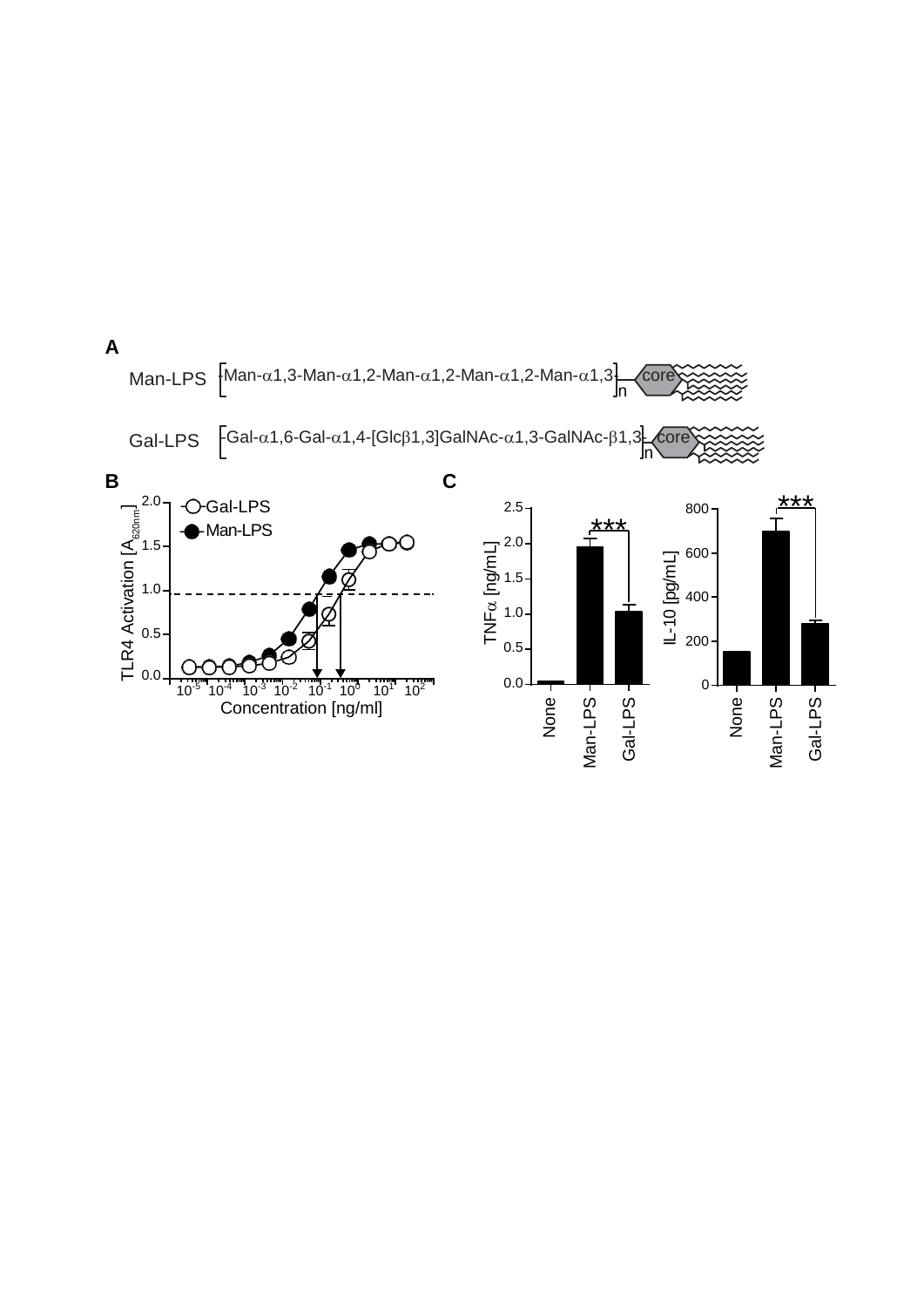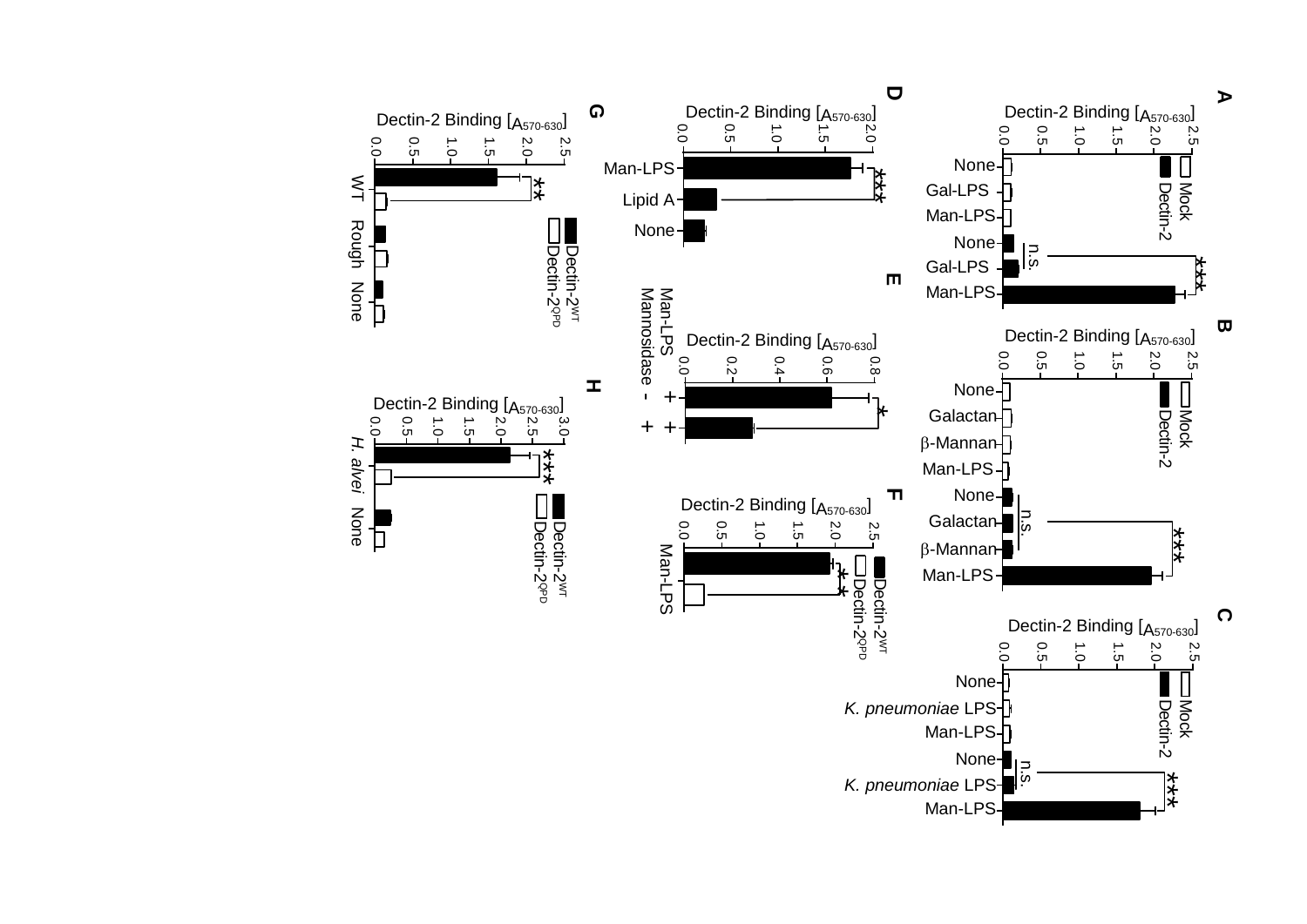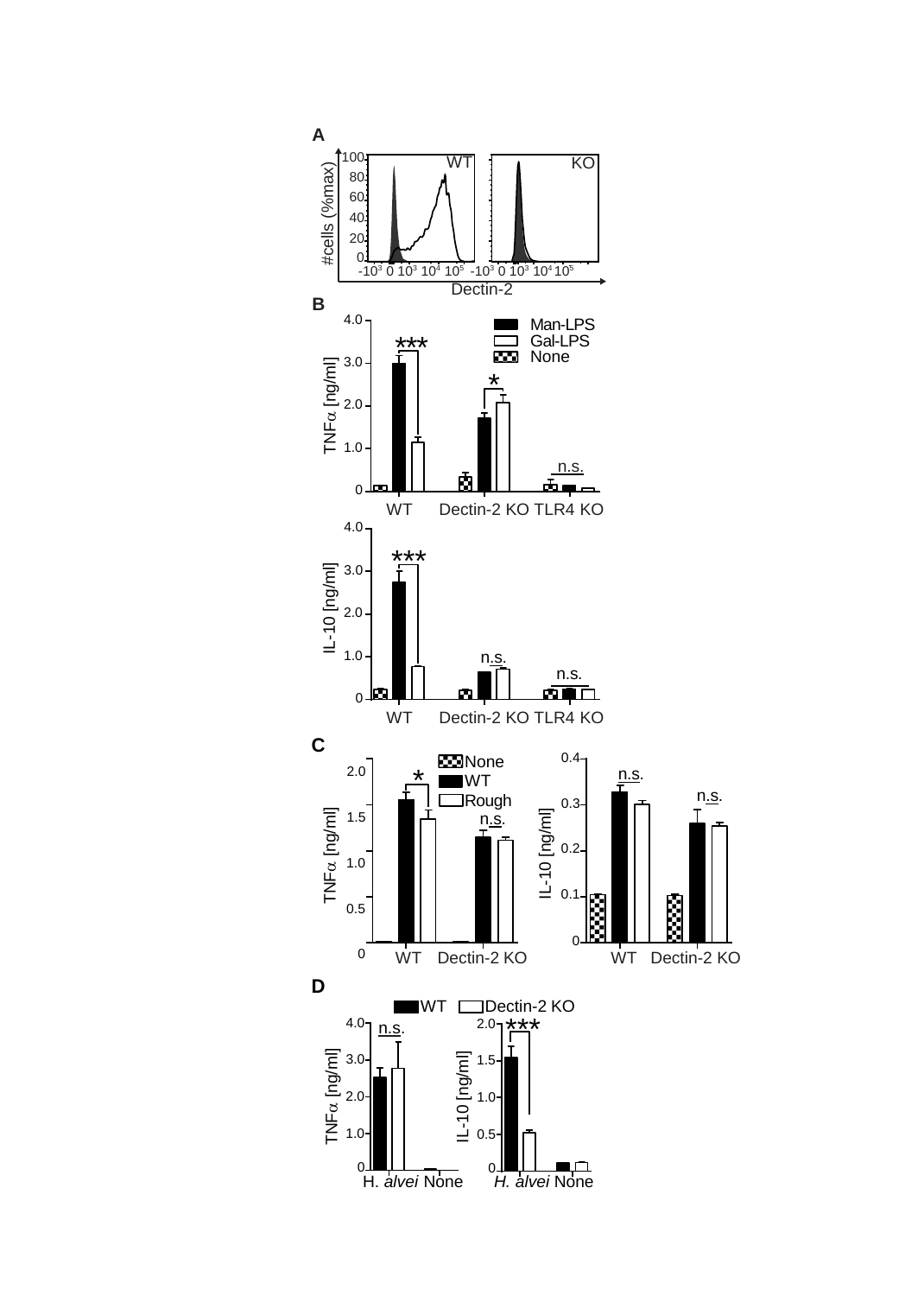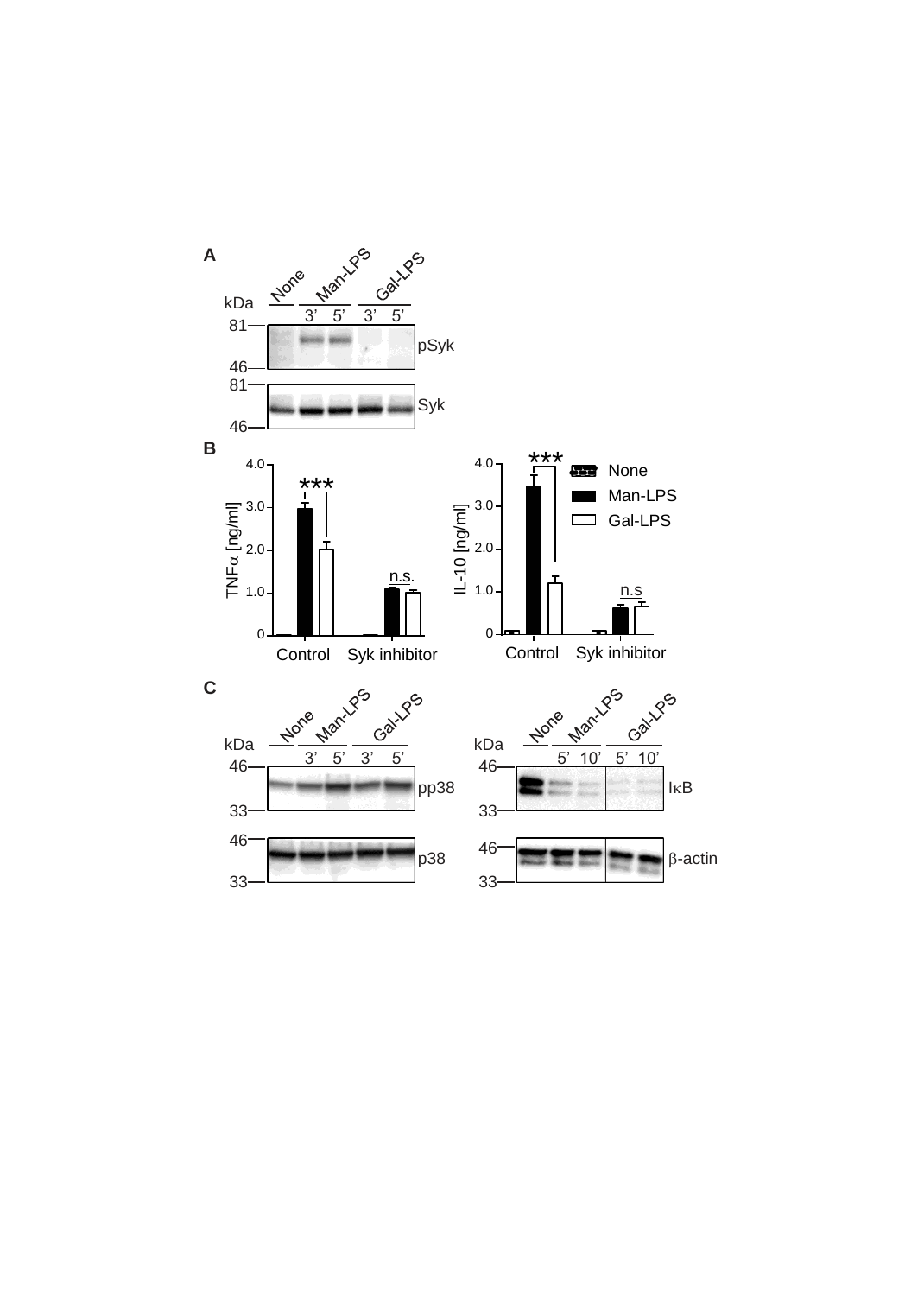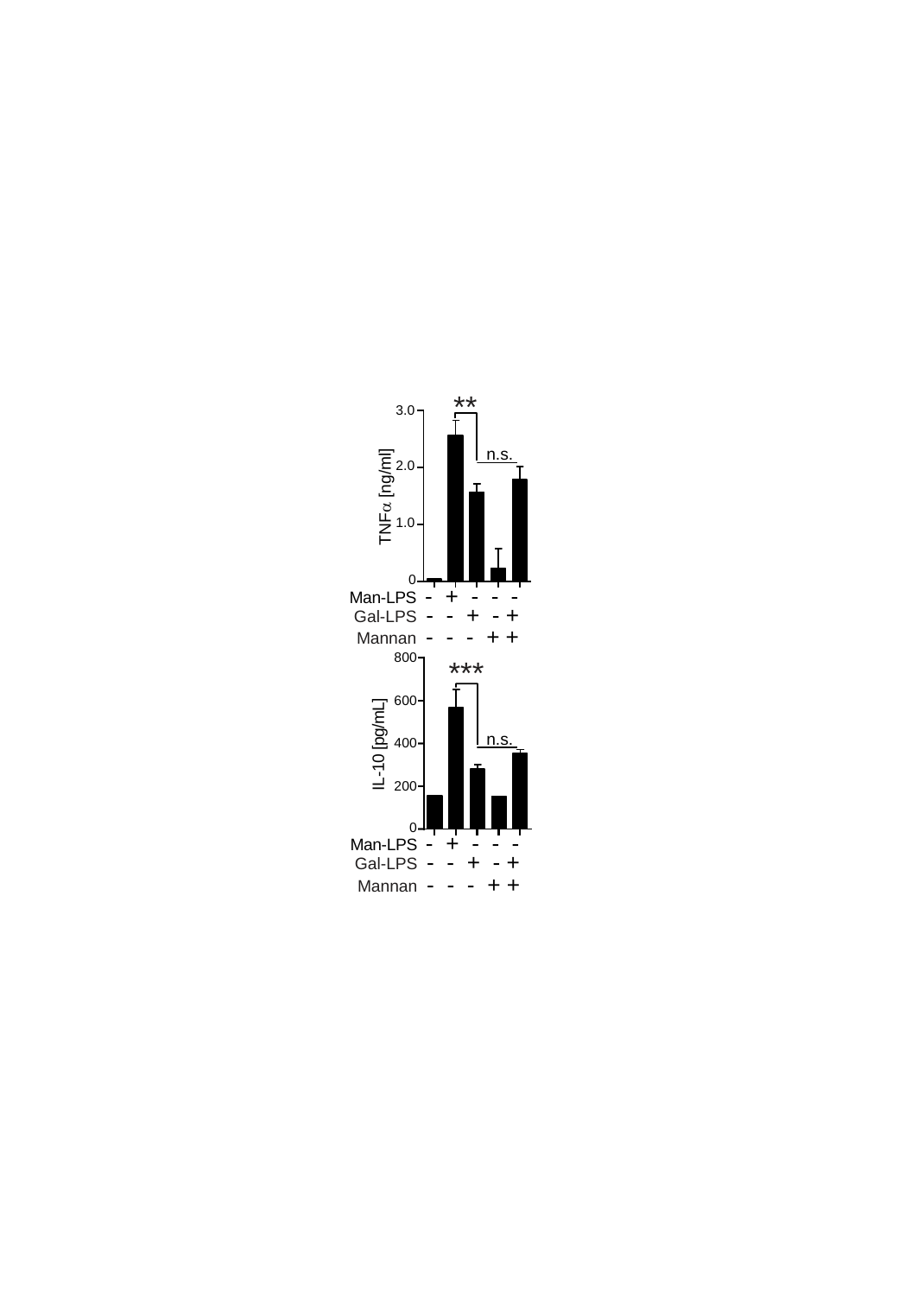